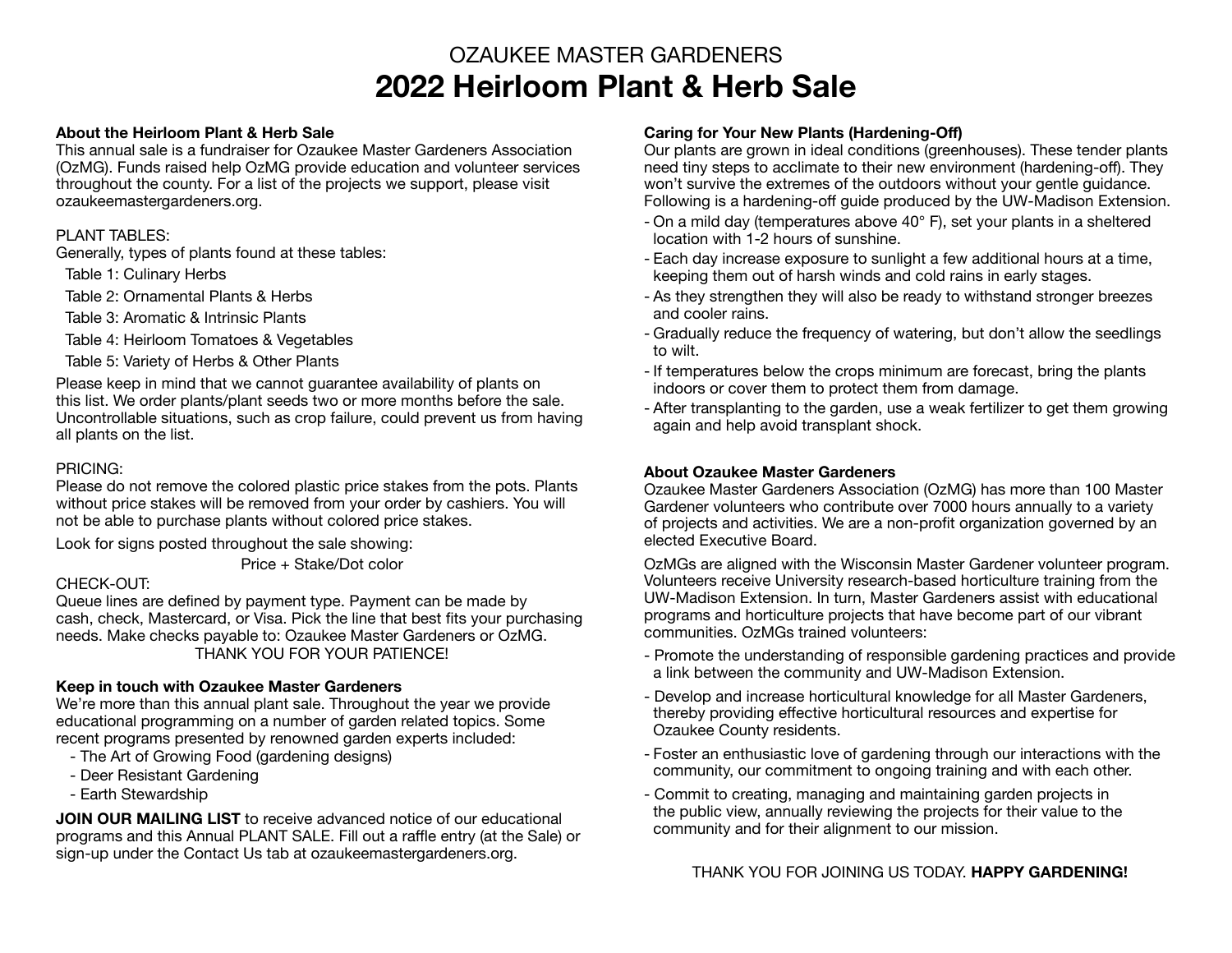| Table        | <b>Plant Common Name</b>            | <b>Latin Name</b>                   |   | Annual Biennial | Hardy<br>Per. | Tender<br>Per. | Height (in.) | Sun | Pt Shade                  | Shade | Culinary | Decorat<br>ve |          |   | butterflie                | Fragrant Medicinal s, birds Comments                                                                                                                                                                                                                |
|--------------|-------------------------------------|-------------------------------------|---|-----------------|---------------|----------------|--------------|-----|---------------------------|-------|----------|---------------|----------|---|---------------------------|-----------------------------------------------------------------------------------------------------------------------------------------------------------------------------------------------------------------------------------------------------|
|              | 3   Allium, Windy City (NEW)        | <b>Allium x Windy City</b>          |   |                 | X             |                | 18           | X   | $\boldsymbol{\mathsf{x}}$ |       |          | X             |          |   |                           | Compact, clump-forming habit; strong stemmed, glossy green, thick,<br>straplike foliage; near sterile, 2" globe-shaped, violet purple flowers<br>X   blooming in July-August.                                                                       |
|              |                                     |                                     |   |                 |               |                |              |     |                           |       |          |               |          |   |                           | Features a compact habit with upright habit; slightly hairy, lobed<br>foliage; open clusters of double, 2", light pink flowers blooming in<br>August-October. Use in the woodland garden or border garden, in                                       |
|              | 2   Anemone, Emily (NEW)            | Anemone h. Emily                    |   |                 | Х             |                | 16           |     | X                         |       |          | X             |          |   |                           | containers, and as a cut flower.                                                                                                                                                                                                                    |
|              | 2   Anemone, Whirlwind (NEW)        | Anemone x Whirlwind                 |   |                 | X             |                | 32-48        |     | $\boldsymbol{\mathsf{x}}$ |       |          | X             |          |   |                           | Vigorous, upright habit; dark green, lobed foliage; open clusters of<br>semi-double, pure white flowers blooming in September-October.                                                                                                              |
|              |                                     |                                     |   |                 |               |                |              |     |                           |       |          |               |          |   |                           | Deep red, decorative foliage. Dense, umbrella-like clusters of deep red                                                                                                                                                                             |
|              | 2 Angelica                          | Angelica Gigas                      |   | X               |               |                | 18-36        | X   | X                         |       |          | X             |          |   | ΙX                        | flowers in July/Aug.                                                                                                                                                                                                                                |
|              | 3 Anise-hyssop, Blue Fortune        | Agastache foeniculum                |   |                 | X             |                | 36-48        | X   | X                         |       | $\times$ | X             | $\times$ |   |                           | Tall, upright plant with fragrant foliage; long-lasting blue flower spikes in late<br>X   summer; excellent honey source.                                                                                                                           |
|              |                                     |                                     |   |                 |               |                |              |     |                           |       |          |               |          |   |                           |                                                                                                                                                                                                                                                     |
|              |                                     |                                     |   |                 |               |                |              |     |                           |       |          |               |          |   |                           |                                                                                                                                                                                                                                                     |
|              | 3 Anise-hyssop, Little Adder        | Agastache rugosa 'Little Adder      |   |                 | X             |                | 18           | X   |                           |       |          | X             | X        |   |                           | X   Lots of violet blooms summer to fall. Compact variety.                                                                                                                                                                                          |
|              |                                     |                                     |   |                 |               |                |              |     |                           |       |          |               |          |   |                           |                                                                                                                                                                                                                                                     |
|              | 3 Anise-hyssop, Orange              | Agastache, Rupestris                |   |                 | X             |                | 20-24        | X   |                           |       |          | X             | X        |   |                           | X   Bold orange blooms, silvery-green lavender scented foliage.                                                                                                                                                                                     |
|              |                                     |                                     |   |                 |               |                |              |     |                           |       |          |               |          |   |                           |                                                                                                                                                                                                                                                     |
|              | 5   Arugula Roquette (NEW)          | Eruca versicaria subsp. sativa      | X |                 |               |                | 24           | X   |                           |       | X        |               |          |   |                           | Tangy peppery leaves used in salads.                                                                                                                                                                                                                |
|              |                                     |                                     |   |                 |               |                |              |     |                           |       |          |               |          |   |                           |                                                                                                                                                                                                                                                     |
|              | 2 Aster, New England                | Aster, novae-angliae                |   |                 | X             |                | 60           | X   |                           |       |          | X             |          |   | X                         | Magnificent blooms ranging in color from blue-purple to lavender-pink, with<br>yellow-orange centers. Large and showy this aster can grow up to six feet<br>high. Blooms late in season. Provides a critical fall nectar source for<br>pollinators. |
|              |                                     |                                     |   |                 |               |                |              |     |                           |       |          |               |          |   |                           | Dramatic dark green leaves that have spiny margins. These leaves                                                                                                                                                                                    |
|              |                                     |                                     |   |                 |               |                |              |     |                           |       |          |               |          |   |                           | take on a slight blush tint. Soft yellow flowers bloom on compact                                                                                                                                                                                   |
|              | 3   Barren Wort Spine Tingler (NEW) | Epimedium ssp. nova 'Spine Tingler' |   |                 | X             |                | 10           |     | $\boldsymbol{\mathsf{x}}$ | X     |          |               |          |   |                           | plants in mid to late spring.                                                                                                                                                                                                                       |
|              |                                     |                                     |   |                 |               |                |              |     |                           |       |          |               |          |   |                           |                                                                                                                                                                                                                                                     |
|              | 1 Basil, African Blue               | Ocimum basilicum 'African Blue'     | Χ |                 |               |                | 24           | X   |                           |       | X        | X             | X        |   |                           | X   Lovely purplish-blue cat to foliage; outstanding in vinegars.                                                                                                                                                                                   |
|              |                                     |                                     |   |                 |               |                |              |     |                           |       |          |               |          |   |                           |                                                                                                                                                                                                                                                     |
|              | Basil, Amethyst                     | Ocimum basilicum 'Amethyst          | X |                 |               |                | 18           | X   |                           |       | $\times$ | X             | X        |   |                           | X   Large thick dark purple leaves. Great for pesto. Stunning as an ornamental.                                                                                                                                                                     |
|              |                                     |                                     |   |                 |               |                |              |     |                           |       |          |               |          |   |                           |                                                                                                                                                                                                                                                     |
|              |                                     |                                     |   |                 |               |                |              |     |                           |       |          |               |          |   |                           |                                                                                                                                                                                                                                                     |
|              | 1   Basil, Cinnamon                 | Ocimum basilicum 'Cinnamon'         | Х |                 |               |                | 15           | Х   |                           |       | X        | X             | X        |   |                           | $X$ Distinctive cinnamon flavor; great for tea, fruit, dried, in vinegars, oils.<br>This Genovese-type basil, an improvement over the popular Red Rubin. You                                                                                        |
|              |                                     | Ocimum basilicum purpurescens       |   |                 |               |                |              |     |                           |       |          |               |          |   |                           | will smell Crimson King before you see it.                                                                                                                                                                                                          |
| $\mathbf{1}$ | Basil, Crimson King                 | 'Crimson King                       | Х |                 |               |                | 24           | X   |                           |       | X        | X             | X        |   | $\boldsymbol{\mathsf{X}}$ |                                                                                                                                                                                                                                                     |
|              |                                     |                                     |   |                 |               |                |              |     |                           |       |          |               |          |   |                           | Marvelous dark red leaved Genovese, smooth broad leaf, same wonderful<br>flavor as green, a real culinary eye catcher!                                                                                                                              |
| $\mathbf{1}$ | Basil, Genovese                     | Ocimum basilicum 'Genovese'         | X |                 |               |                | 24           | X   |                           |       | X        |               | X        | X | $\times$                  |                                                                                                                                                                                                                                                     |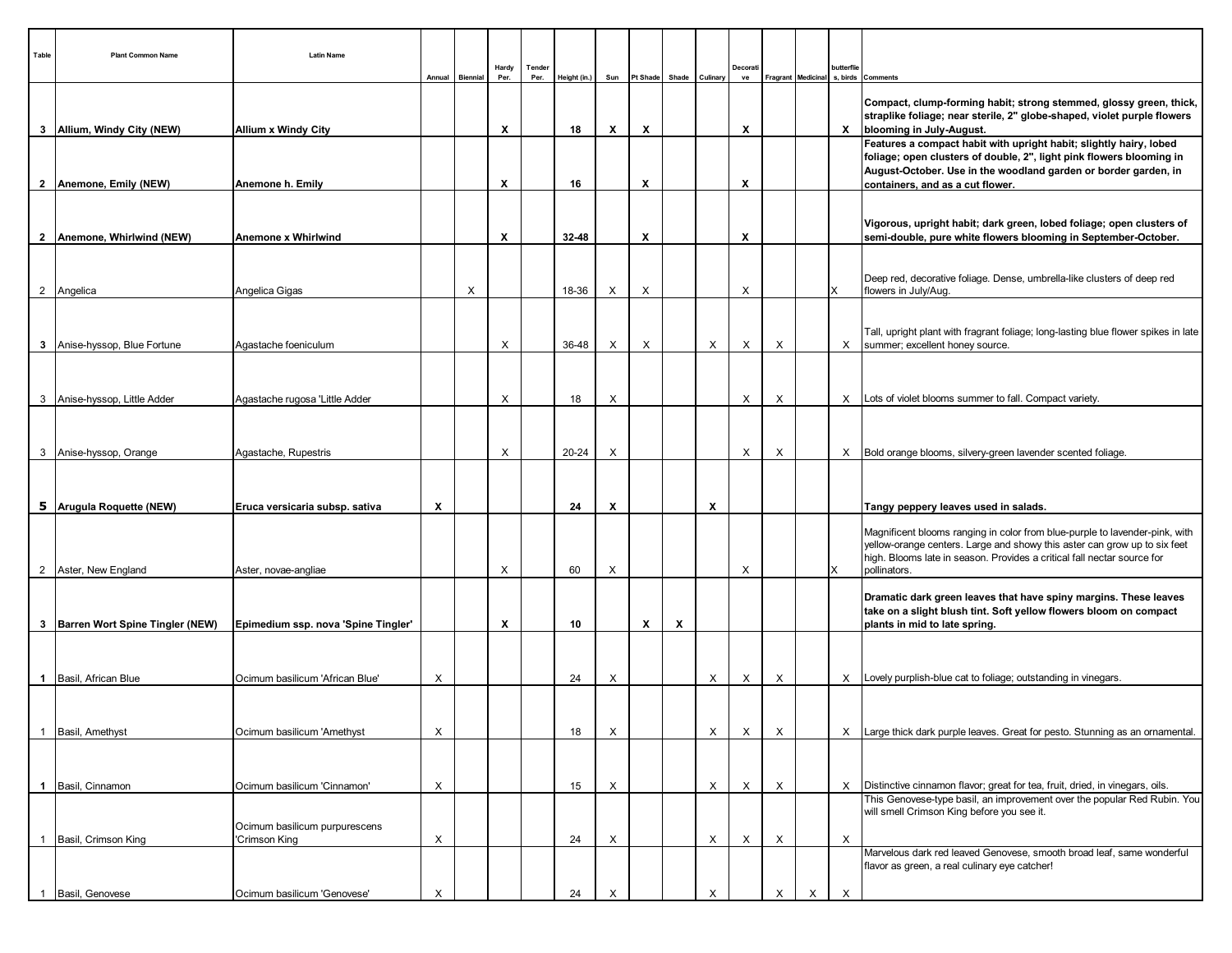| Table          | <b>Plant Common Name</b>                               | <b>Latin Name</b>                            | Annual   | Biennial | Hardy<br>Per.             | Tender<br>Per. | Height (in.) | Sun                       | Pt Shade           | Shade Culinary | Decorati<br>ve |   | butterflie                | Fragrant   Medicinal   s, birds   Comments                                                                                                                                                                    |
|----------------|--------------------------------------------------------|----------------------------------------------|----------|----------|---------------------------|----------------|--------------|---------------------------|--------------------|----------------|----------------|---|---------------------------|---------------------------------------------------------------------------------------------------------------------------------------------------------------------------------------------------------------|
|                |                                                        |                                              |          |          |                           |                |              |                           |                    |                |                |   |                           |                                                                                                                                                                                                               |
|                | 1 Basil, Lettuce Leaf                                  | Ocimum basilicum crispum                     | $\times$ |          |                           |                | 24           | Х                         |                    | $\times$       |                | X |                           | X Huge leaves, nice sweet flavor.                                                                                                                                                                             |
|                | 1 Basil, Licorice                                      | Ocimum basilicum 'Licorice                   | X        |          |                           |                | 24           | Х                         |                    | $\times$       | X              | X |                           | Often called Anise or Persian Basil. Sweet licorice scent and taste. Use with<br>legumes, fish, chicken & tomato dishes.                                                                                      |
|                | 1 Basil, Lime                                          | Ocimum basilicum 'Americanum                 | $\times$ |          |                           |                | 24           | Х                         |                    | X              |                | X |                           | Strong, tangy lime flavor and fragrance.                                                                                                                                                                      |
|                |                                                        |                                              |          |          |                           |                |              |                           |                    |                |                |   |                           |                                                                                                                                                                                                               |
|                | 1 Basil, Mammoth                                       | Ocimum basilicum crispum                     | $\times$ |          |                           |                | 15           | Х                         |                    | $\times$       | X              | X |                           | X   Large leafed basil, stronger, fuller flavor than sweet basil.                                                                                                                                             |
|                |                                                        |                                              |          |          |                           |                |              |                           |                    |                |                |   |                           |                                                                                                                                                                                                               |
|                | 1 Basil, Marseille                                     | Ocimum basilicum 'Marseille                  | X        |          |                           |                | 12           | X                         |                    | $\times$       | X              | Χ |                           | French type basil, very aromatic with a strong delectable scent.                                                                                                                                              |
|                | 1   Basil, Pesto Perpetuo                              | Ocinmum x Pesto Perpetuo                     | X        |          |                           |                | 18           | х                         |                    | X              | X              | X |                           | Not only is Pesto Perpetuo a superb culinary plant, but its light green<br>and cream variegation makes it an eye-catching gem.                                                                                |
|                |                                                        |                                              |          |          |                           |                |              |                           |                    |                |                |   |                           |                                                                                                                                                                                                               |
|                | 1 Basil, Red Rubin                                     | Ocimum basilicum purpurescens 'Red<br>Rubin' | X        |          |                           |                | 24           | Х                         |                    | X              | X              | Χ |                           | Attractive bronze foliage lovely in salads and infused in vinegars; not as<br>X sweet as green varieties.                                                                                                     |
|                |                                                        |                                              |          |          |                           |                |              |                           |                    |                |                |   |                           | The large, cupped leaves of Devotion Basil have the quintessential<br>clove-like flavor that enhances many dishes. It is highly resistant to<br>downy mildew. Compact and productive. Genovese type Best used |
|                | 1   Basil, Rutgers Devotion DMR (NEW) Ocimum basilicum |                                              | X        |          |                           |                | 20           | х                         |                    | X              | X              | Х |                           | fresh in pesto and fresh or dried in tomato dishes of all kinds. Use                                                                                                                                          |
|                | 1 Basil, Siam Queen Thai                               | Ocimum basilicum 'Siam Queen'                | X        |          |                           |                | 18           | X                         |                    | X              | Χ              | X |                           | Stronger, sweeter licorice flavor; purple stems & flowers attractive in garden<br>X   borders; use in Thai and Vietnamese cooking.                                                                            |
|                |                                                        |                                              |          |          |                           |                |              |                           |                    |                |                |   |                           |                                                                                                                                                                                                               |
|                | 1   Basil, Spicy Globe                                 | Ocimum basilicum 'Spicy Globe'               | X        |          |                           |                | 14           | Х                         |                    | $\times$       | Х              | Χ |                           | X Tiny leaves; nice flavor winters indoors.                                                                                                                                                                   |
|                |                                                        |                                              |          |          |                           |                |              |                           |                    |                |                |   |                           |                                                                                                                                                                                                               |
|                | 1 Basil, Sweet                                         | Ocimum basilicum                             | X        |          |                           |                | 24           | Х                         |                    | X              |                | X |                           | X   Sweet and mild; "standard" basil.                                                                                                                                                                         |
|                |                                                        |                                              |          |          |                           |                |              |                           |                    |                |                |   |                           |                                                                                                                                                                                                               |
|                | 1 Bay, Laurel                                          | Laurus nobilis                               |          |          |                           | $\times$       | 36-52        | $\boldsymbol{\mathsf{X}}$ | $\times$           | $\times$       |                | X |                           | Use leaves for soups, stews; nice as topiary.<br>Begins the season w/ showy burdgundy foliage that is highlighted                                                                                             |
|                |                                                        |                                              |          |          |                           |                |              |                           |                    |                |                |   |                           | with tones of deep green by mid-summer. Dark red stems hold the                                                                                                                                               |
|                | 3 Beardtongue, Pocohontas (NEW)                        | Penstemon digitalis, Pocohontas              |          |          | $\boldsymbol{\mathsf{x}}$ |                | 36           | X                         | $\pmb{\mathsf{x}}$ |                | X              |   | $\boldsymbol{\mathsf{x}}$ | lavender pink flowers for a long flowering season in spring.                                                                                                                                                  |
|                |                                                        |                                              |          |          |                           |                |              |                           |                    |                |                |   |                           |                                                                                                                                                                                                               |
|                | 2 Bee Balm (Wild Bergamot)                             | Monarda, Fistulosa                           |          |          | X                         |                | 36           | X                         |                    | $\times$       | Χ              | X |                           | X Lavender flowers on mint-scented foliage. Native prairie plant.                                                                                                                                             |
|                |                                                        |                                              |          |          |                           |                |              |                           |                    |                |                |   |                           |                                                                                                                                                                                                               |
| $\overline{2}$ | Bee Balm, Blue Stocking                                | Monarda didyma, Blue Stocking                |          |          | X                         |                | 36           | Х                         | $\times$           |                | X              | X |                           | X Striking violet to purple, uniquely shaped flowers appear in July.                                                                                                                                          |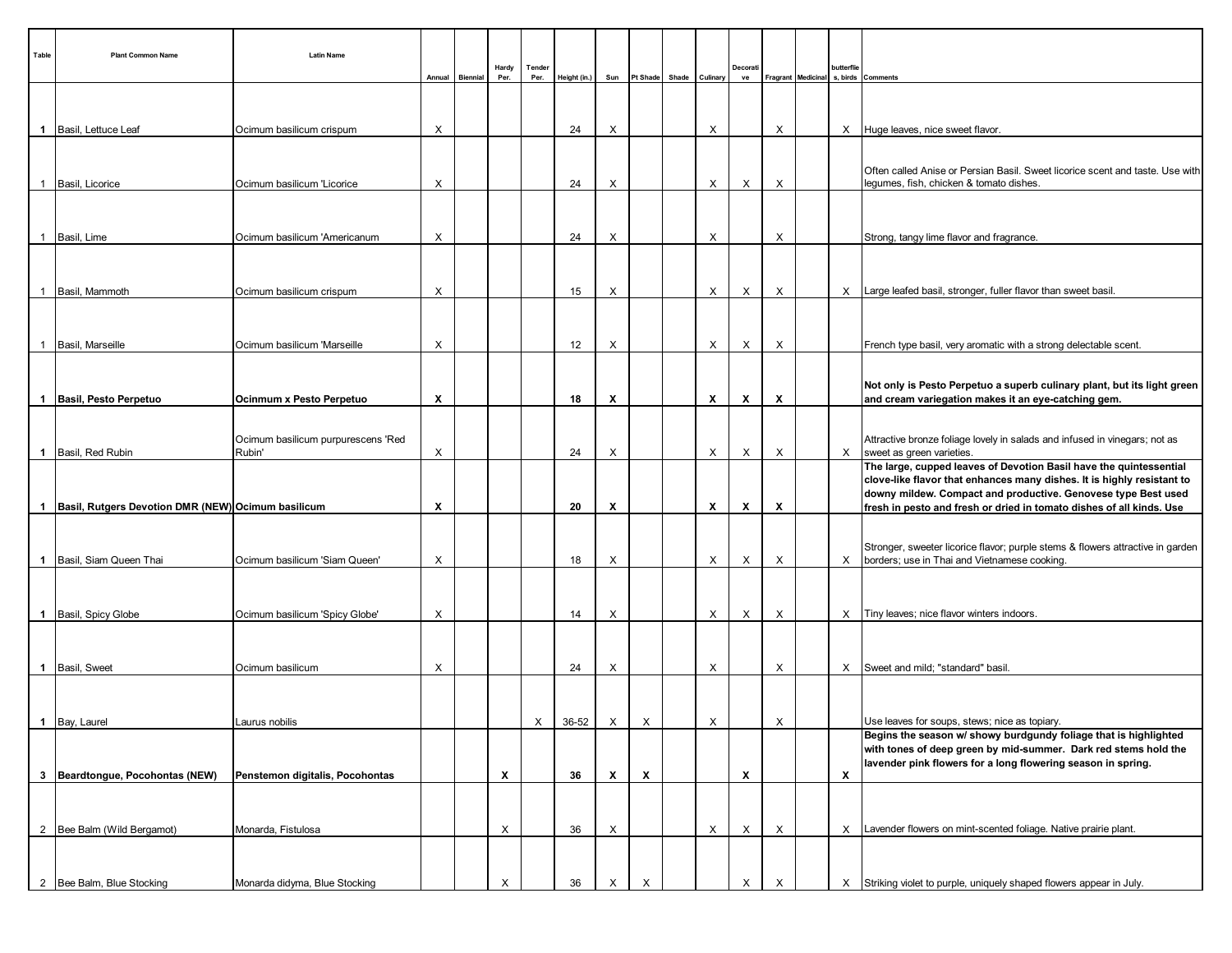| Table | <b>Plant Common Name</b>                               | <b>Latin Name</b>                  |   | Annual Biennial | Hardy<br>Per.             | Tender<br>Per. | Height (in.) | Sun |                           | Pt Shade Shade Culinary |                           | Decorat<br>ve |              |   | butterflie                | Fragrant   Medicinal   s, birds   Comments                                                                                                                                                                                                                                                |
|-------|--------------------------------------------------------|------------------------------------|---|-----------------|---------------------------|----------------|--------------|-----|---------------------------|-------------------------|---------------------------|---------------|--------------|---|---------------------------|-------------------------------------------------------------------------------------------------------------------------------------------------------------------------------------------------------------------------------------------------------------------------------------------|
|       |                                                        |                                    |   |                 |                           |                |              |     |                           |                         |                           |               |              |   |                           |                                                                                                                                                                                                                                                                                           |
|       | 2 Bee Balm, Coral Reef                                 | Monarda didyma 'Coral Reef'        |   |                 | X                         |                | 36           | X   | X                         |                         | $\boldsymbol{\mathsf{X}}$ | X             |              |   |                           | X New color-Coral!; edible flowers, fragrant foliage for tea, salad                                                                                                                                                                                                                       |
|       |                                                        |                                    |   |                 |                           |                |              |     |                           |                         |                           |               |              |   |                           |                                                                                                                                                                                                                                                                                           |
|       |                                                        |                                    |   |                 |                           |                |              |     |                           |                         |                           |               |              |   |                           |                                                                                                                                                                                                                                                                                           |
|       | 2 Bee Balm, Petite Delight                             | Monarda 'Petite Delight"           |   |                 | Х                         |                | 24           | X   | X                         |                         |                           | X             |              |   |                           | X   Lavender-Rose flowers. Highly mildew resistant.                                                                                                                                                                                                                                       |
|       |                                                        |                                    |   |                 |                           |                |              |     |                           |                         |                           |               |              |   |                           | Erect stems support uniquely shaped berry red tubular flowers. Large                                                                                                                                                                                                                      |
|       | 2 Bee Balm, Raspberry Wine                             | Monarda 'Raspberry Wine            |   |                 | X                         |                | 24           | X   | X                         |                         | $\times$                  | X             | X            |   |                           | X  leaves sport wine colored highlights.                                                                                                                                                                                                                                                  |
|       | 2 Betony, Hummelo, 2019 PPY                            | Stachys monieri 'Hummelo'          |   |                 | X                         |                | 18           | X   | X                         |                         |                           |               |              | X |                           | Showy rose-lavender, long-lasting flowers over glossy green foliage; looks<br>great all season; received exceptional ratings from Chicago Botanic<br>$X$ Gardens.                                                                                                                         |
|       |                                                        |                                    |   |                 |                           |                |              |     |                           |                         |                           |               |              |   |                           |                                                                                                                                                                                                                                                                                           |
|       | 3   Betony, Summer Romance (NEW)                       | <b>Stachys, Summer Romance</b>     |   |                 | X                         |                | 30           | X   |                           |                         |                           | X             |              |   |                           | June is a romantic time of year in the garden and this Stachys adds<br>to it with longer spikes of pinker-purple flowers. Very up- right. Deer<br>X resistant.                                                                                                                            |
|       |                                                        |                                    |   |                 |                           |                |              |     |                           |                         |                           |               |              |   |                           |                                                                                                                                                                                                                                                                                           |
|       | <b>Black Eyed Susan, American Gold</b><br>3 Rush (NEW) | Rudbeckia 'American Gold Rush'     |   |                 | X                         |                | 22           | х   |                           |                         |                           | X             |              |   |                           | Rounded habit and heavy bloom starting in late July through<br>X September. The golden yellow 3" flowers have arched petals.                                                                                                                                                              |
|       |                                                        |                                    |   |                 |                           |                |              |     |                           |                         |                           |               |              |   |                           |                                                                                                                                                                                                                                                                                           |
|       | 2 Blue False Indigo                                    | Baptisia australis                 |   |                 | X                         |                | 36           | X   | X                         |                         |                           | X             |              |   |                           | X   Midwest Native. Open spikes of indigo-blue flowers.                                                                                                                                                                                                                                   |
|       |                                                        |                                    |   |                 |                           |                |              |     |                           |                         |                           |               |              |   |                           |                                                                                                                                                                                                                                                                                           |
|       | 2   Bluestar, Storm Cloud                              | Amsonia t. 'Storm Cloud            |   |                 | X                         |                | 30           | X   | X                         |                         |                           | X             |              |   |                           | Near black stems, dark green, silver veined foliage. Loose sprays of light<br>X periwinkle flowers.                                                                                                                                                                                       |
|       |                                                        |                                    |   |                 | X                         |                | 48           | X   |                           |                         |                           | X             |              |   |                           | Butterfly Magnet. Vigorous, fast growing perennial, upright growth,<br>non-flopping and clump forming plant (doesn't spread), flowering                                                                                                                                                   |
|       | 3   Boneset, Polished Brass (NEW)                      | <b>Eupatorium x Polished Brass</b> |   |                 |                           |                |              |     |                           |                         |                           |               |              |   |                           | X   season from July/August to September/October.                                                                                                                                                                                                                                         |
|       |                                                        |                                    |   |                 |                           |                |              |     |                           |                         |                           |               |              |   |                           |                                                                                                                                                                                                                                                                                           |
|       | 5 Burnet, Salad                                        | Poterium sanguisorba               |   |                 | Х                         |                | 18           | X   |                           |                         | X                         |               |              | X |                           | Light cucumber flavor; used in salads, dressings and tea sandwiches.                                                                                                                                                                                                                      |
|       |                                                        |                                    |   |                 |                           |                |              |     |                           |                         |                           |               |              |   |                           | Thick mounds of small, very scented leaves with spikes of little, soft blue,<br>mint-shaped flowers. These pretty plants bring pleasure throughout the<br>summer & last well into autumn. Loved by bees and butterflies.                                                                  |
|       | 3 Calamint, Blue Cloud                                 | Calamintha, nepeta Blue Cloud      |   |                 | X                         |                | 15           | X   |                           |                         |                           | X             | X            |   |                           |                                                                                                                                                                                                                                                                                           |
|       |                                                        |                                    |   |                 |                           |                |              |     |                           |                         |                           |               |              |   |                           | Wiry, 18" stems present a cloud of dainty, lavender-and-white flowers that<br>start blooming August until frost. The leaves, when crushed, give off a rush<br>of tart, minty fragrance.                                                                                                   |
|       | 3 Calamint, Montrose White                             | Calamintha, nepeta Montrose White  |   |                 | X                         |                | 18           | X   |                           |                         |                           | X             | X            |   | $\times$                  |                                                                                                                                                                                                                                                                                           |
|       |                                                        |                                    |   |                 |                           |                |              |     |                           |                         |                           |               |              |   |                           | Like a cloud of confetti, tiny white flowers (sometimes touched with                                                                                                                                                                                                                      |
|       | 3 Calamint, PPY-2021, NEW                              | Nepeta, nepeta                     |   |                 | $\boldsymbol{\mathsf{x}}$ |                | 14           | X   |                           |                         |                           | X             | $\mathbf{x}$ |   |                           | $X$ pale blue) appear from early summer to fall.                                                                                                                                                                                                                                          |
|       |                                                        |                                    |   |                 |                           |                |              |     |                           |                         |                           |               |              |   |                           | Take a vacation from calendula orange with this mix of large, fully<br>double, pom poms of bright and soft yellow, orange and apricot.<br>Attracts butterflies and beneficial insects to the garden. Add dried or<br>fresh petals to soups, stews, and salads. Can also be used as a dye. |
|       | 5 Calendula, Bon Bon -New 2022                         | Calendula officinalis 'Bon Bon     | X |                 |                           |                | 12           | x   | $\boldsymbol{\mathsf{x}}$ |                         | $\boldsymbol{\mathsf{x}}$ | Х             |              | X | $\boldsymbol{\mathsf{x}}$ |                                                                                                                                                                                                                                                                                           |
|       |                                                        |                                    |   |                 |                           |                |              |     |                           |                         |                           |               |              |   |                           |                                                                                                                                                                                                                                                                                           |
|       | 5 Caraway                                              | Carum carvi                        |   | X               |                           |                | 24           | X   |                           |                         | X                         |               |              | X |                           | Attractive biennial, flowers second year.                                                                                                                                                                                                                                                 |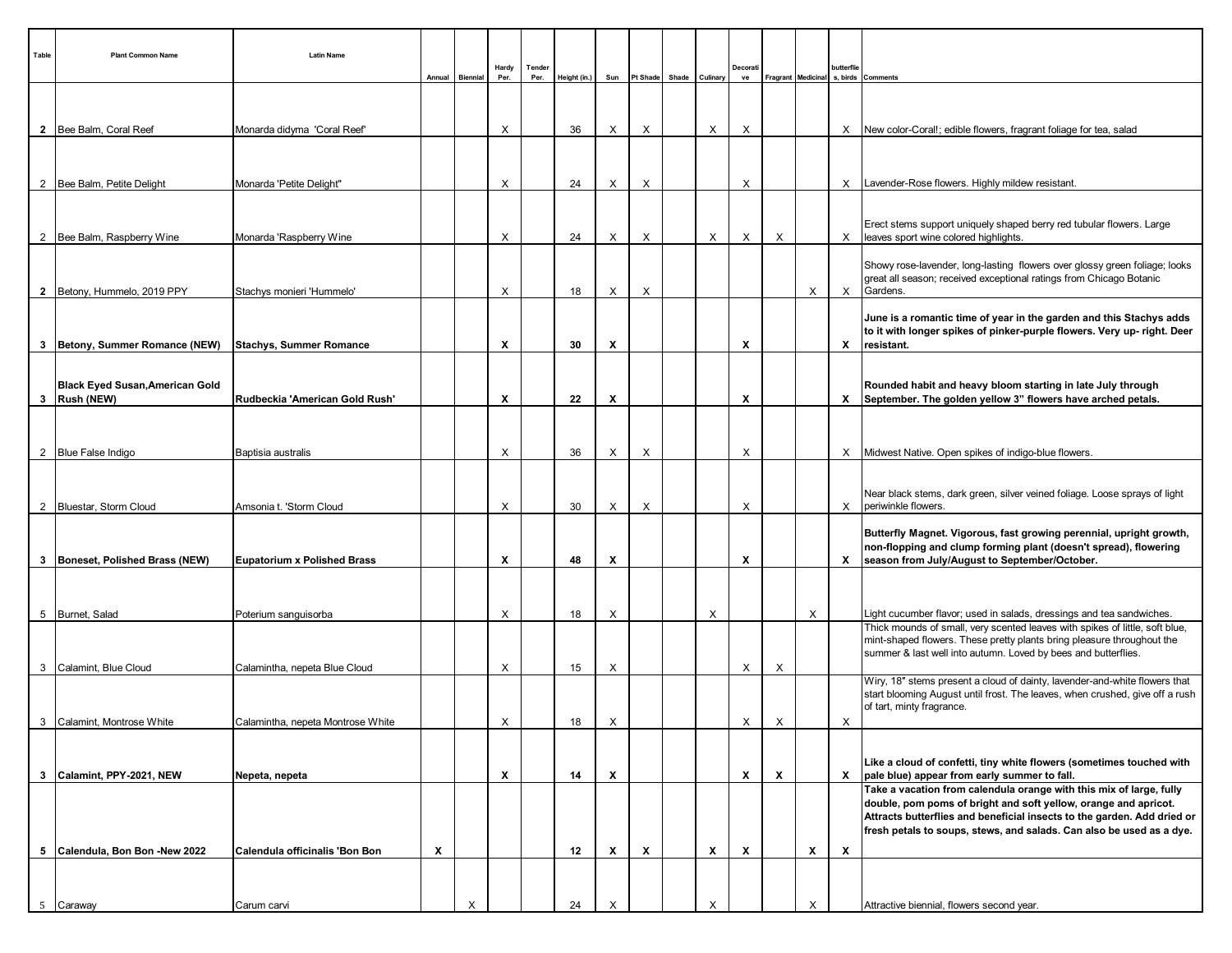| Table          | <b>Plant Common Name</b>                             | <b>Latin Name</b>                                        |   | Annual Biennial | Hardy<br>Per. | Tender<br>Per. | Height (in.) | Sun |                           |   | Pt Shade Shade Culinary | Decorat<br>ve |   |   | butterflie<br>Fragrant Medicinal s, birds | Comments                                                                                                                                                                                                              |
|----------------|------------------------------------------------------|----------------------------------------------------------|---|-----------------|---------------|----------------|--------------|-----|---------------------------|---|-------------------------|---------------|---|---|-------------------------------------------|-----------------------------------------------------------------------------------------------------------------------------------------------------------------------------------------------------------------------|
|                | 2 Cardinal Flower                                    | Lobelia, cardinalis                                      |   |                 | X             |                | 72           | X   | X                         | X |                         | X             |   |   |                                           | Cardinal flower has very showy red blooms. It is particularly attractive at the<br>edge of a woodland garden. The soil must be kept moist or wet at all times.<br>A winter mulching in northern climes is beneficial. |
|                |                                                      |                                                          |   |                 |               |                |              |     |                           |   |                         |               |   |   |                                           | Dark chocolatey-purple foliage and bold red flowers. Holds it's deep color                                                                                                                                            |
|                |                                                      |                                                          |   |                 |               |                |              |     |                           |   |                         |               |   |   |                                           |                                                                                                                                                                                                                       |
| $\overline{2}$ | Cardinal Flower, Black Truffle                       | Lobelia cardinalis 'Black Truffle                        |   |                 | Х             |                | 36-48        | X   | Х                         |   |                         | х             |   |   | Χ                                         |                                                                                                                                                                                                                       |
|                |                                                      |                                                          |   |                 |               |                |              |     |                           |   |                         |               |   |   |                                           |                                                                                                                                                                                                                       |
|                | 2 Catmint, Cat's Pajamas                             | Nepeta, Cat's Pajamas                                    |   |                 | X             |                | 14           | X   | X                         |   |                         | X             | X |   |                                           | Ball shaped habit with long dark flower stems and indigo blue flowers that<br>bloom from soil to tip.                                                                                                                 |
|                |                                                      |                                                          |   |                 |               |                |              |     |                           |   |                         |               |   |   |                                           | Dwarf, sterile & long-blooming progeny of N. Walker's Low. Compact,<br>clump-forming habit; aromatic, gray-green foliage; whorled spikes of                                                                           |
|                | 2 Catmint, Junior Walker (NEW)                       | Nepeta faassenii 'Junior Walker                          |   |                 | х             |                | 18           | х   |                           |   |                         | х             | X |   |                                           | X   lavender-blue flowers blooming in June-September.<br>Very floriferous, w/ a short, tidy, dense, rounded shape with uniform,                                                                                       |
|                |                                                      |                                                          |   |                 |               |                |              |     |                           |   |                         |               |   |   |                                           | compact, clump-forming habit; aromatic, gray-green foliage;<br>abundant, whorled spikes of rosy purple calyxed, periwinkle blue                                                                                       |
|                | 2 Catmint, Kitten Around (NEW)                       | Nepeta faassenii 'Kitten Around                          |   |                 | X             |                | 14           | х   |                           |   |                         | х             | Х |   |                                           | X   flowers blooming in June-September.                                                                                                                                                                               |
|                |                                                      |                                                          |   |                 |               |                |              |     |                           |   |                         |               |   |   |                                           |                                                                                                                                                                                                                       |
|                | 5 Celeriac                                           | Apium gravreloens rapaceum                               |   | X               |               |                | 24           | X   |                           |   | X                       |               |   |   |                                           | Leaves, seed, root have celery flavor; root used as vegetable.                                                                                                                                                        |
|                |                                                      |                                                          |   |                 |               |                |              |     |                           |   |                         |               |   |   |                                           |                                                                                                                                                                                                                       |
|                |                                                      |                                                          |   |                 |               |                |              |     |                           |   |                         |               |   |   |                                           |                                                                                                                                                                                                                       |
|                | 3 Chamomile, German                                  | Matricaria recutita                                      | Х |                 |               |                | 20           | X   |                           |   | X                       |               | X | X |                                           | Profuse bloomer; apple-scented flowers for tea, potpourri; drought-tolerant.                                                                                                                                          |
|                |                                                      |                                                          |   |                 |               |                |              |     |                           |   |                         |               |   |   |                                           |                                                                                                                                                                                                                       |
|                |                                                      |                                                          |   |                 |               |                |              |     |                           |   |                         |               |   |   |                                           | Delicate, fresh green foliage looks beautiful in shade garden; anise flavor;                                                                                                                                          |
|                | 5 Chervil                                            | Anthriscus cerefolium                                    | Х |                 |               |                | 12           |     | X                         | X | X                       |               |   |   |                                           | essential ingredient in "fines herbes".                                                                                                                                                                               |
|                |                                                      |                                                          |   |                 |               |                |              |     |                           |   |                         |               |   |   |                                           |                                                                                                                                                                                                                       |
|                |                                                      |                                                          |   |                 |               |                |              |     |                           |   |                         |               |   |   |                                           | Leaves have pungent, citrus flavor; used in soups, salsa; seeds (coriander)                                                                                                                                           |
|                | 5 Cilantro (coriander) Herb of the year              | Coriandrum sativum                                       | Х |                 |               |                | 15           | Х   | X                         |   | X                       |               |   |   |                                           | X used in pickling, baking.                                                                                                                                                                                           |
|                |                                                      |                                                          |   |                 |               |                |              |     |                           |   |                         |               |   |   |                                           |                                                                                                                                                                                                                       |
| 2              | Columbine, Nora Barlow                               | Aquilegia, Nora Barlow                                   |   |                 | X             |                | 18           | Х   | Х                         |   |                         | Х             |   |   |                                           | Blue-green foliage. Double flowering in red, pink, green.                                                                                                                                                             |
|                |                                                      |                                                          |   |                 |               |                |              |     |                           |   |                         |               |   |   |                                           |                                                                                                                                                                                                                       |
|                |                                                      |                                                          |   |                 |               |                |              |     |                           |   |                         |               |   |   |                                           |                                                                                                                                                                                                                       |
|                | 2 Coneflower, Pale                                   | Echinacea pallida                                        |   |                 | X             |                | 24           | X   |                           |   |                         | х             |   | X |                                           | Fine textured coneflower with elegant drooping petals; endangered native<br>X   wildflower; use in naturalized plantings, borders, herb garden.                                                                       |
|                |                                                      |                                                          |   |                 |               |                |              |     |                           |   |                         |               |   |   |                                           |                                                                                                                                                                                                                       |
|                |                                                      |                                                          |   |                 |               |                |              |     |                           |   |                         |               |   |   |                                           |                                                                                                                                                                                                                       |
| $\overline{2}$ | Coneflower, Paradoxa                                 | Echinacea, paradoxa                                      |   |                 | X             |                | 36           | Х   | X                         |   |                         | X             |   |   |                                           | X Striking Yellow Coneflower                                                                                                                                                                                          |
|                |                                                      |                                                          |   |                 |               |                |              |     |                           |   |                         |               |   |   |                                           |                                                                                                                                                                                                                       |
|                |                                                      |                                                          |   |                 |               |                |              |     |                           |   |                         |               |   |   |                                           | Pure white 3-4" flowers with golden yellow cone. More floriferous and faster                                                                                                                                          |
| 2              | Coneflower, PowWow White                             | Echinacea p. PowWow White                                |   |                 | X             |                | 24           | Х   | X                         |   |                         | X             |   | X | $\mathsf{x}$                              | to flower.                                                                                                                                                                                                            |
|                |                                                      |                                                          |   |                 |               |                |              |     |                           |   |                         |               |   |   |                                           |                                                                                                                                                                                                                       |
|                |                                                      |                                                          |   |                 |               |                | 40           |     | X                         |   |                         | X             |   | X | $\mathsf{X}$                              | Excellent nectar source; flowers used for cutting, drying, and using as<br>garnish.                                                                                                                                   |
| $\overline{2}$ | Coneflower, Purple                                   | Echinacea purpurea                                       |   |                 | Х             |                |              | Х   |                           |   |                         |               |   |   |                                           | Non-fading, heavy flowering selection with compact, upright habit;                                                                                                                                                    |
|                |                                                      |                                                          |   |                 |               |                |              |     |                           |   |                         |               |   |   |                                           | rough textured, toothed, lance-shaped foliage; a dark rose cone with                                                                                                                                                  |
| <sup>2</sup>   | Coneflower, Wild Berry (NEW)<br><b>PowWow Series</b> | Echinacea purpureal 'Wild Berry,<br><b>PowWow Series</b> |   |                 | x             |                | 16           | X   | $\boldsymbol{\mathsf{x}}$ |   |                         |               |   | x | X                                         | 3"-4", intense red-purple flowers blooming in June-October.<br>Deadhead to extend bloom, stop in late summer. Cut down in early                                                                                       |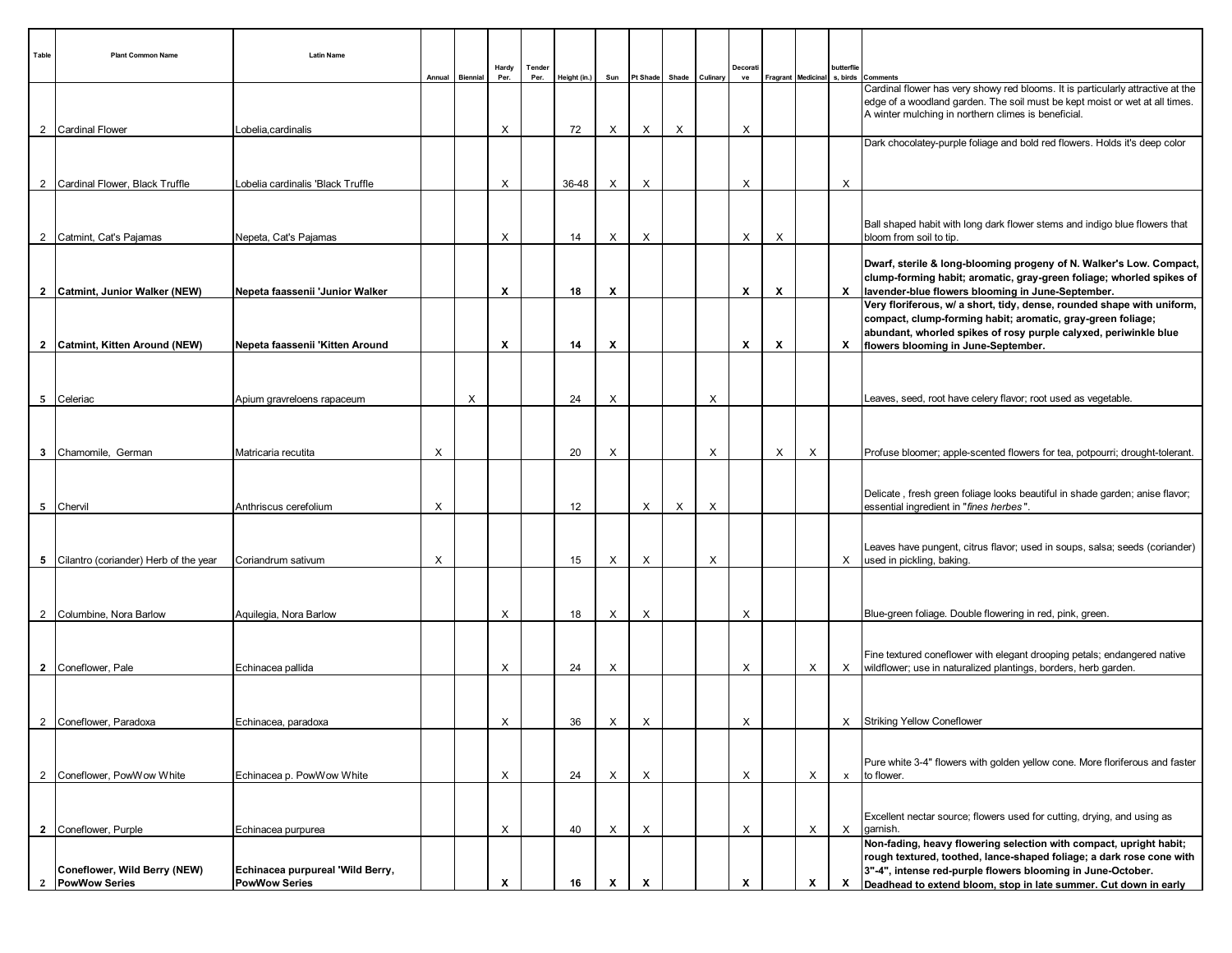| Table | <b>Plant Common Name</b>                                       | <b>Latin Name</b>                  | Annual | <b>Biennial</b> | Hardy<br>Per.             | Tender<br>Per. | Height (in.) | Sun | Pt Shade                  |   | Shade Culinary | Decorat<br>ve |          |   | butterflie   | Fragrant Medicinal s, birds Comments                                                                                                                                                                                                                                          |
|-------|----------------------------------------------------------------|------------------------------------|--------|-----------------|---------------------------|----------------|--------------|-----|---------------------------|---|----------------|---------------|----------|---|--------------|-------------------------------------------------------------------------------------------------------------------------------------------------------------------------------------------------------------------------------------------------------------------------------|
|       |                                                                |                                    |        |                 |                           |                |              |     |                           |   |                |               |          |   |              | Fragrant bright red flowers that bloom all summer. Perfect in containers or                                                                                                                                                                                                   |
|       | 2 Dianthus, Barbini Red New 2020                               | Dianthus b. Barbarini Red          |        |                 | X                         |                | 8            | X   |                           |   |                | X             | $\times$ |   |              | $X$ the front of your garden.                                                                                                                                                                                                                                                 |
|       | 2 Dianthus, Coconut Surprise (NEW) Dianthus x Coconut Surprise |                                    |        |                 | Х                         |                | 10           | х   |                           |   |                | Х             | X        |   |              | Repeat blooming, heavy flowering and highly fragrant variety with<br>mound-forming habit; smoky green, semi-evergreen foliage; spicy,<br>clove-scented, double, burgundy centered, pure white flowers                                                                         |
|       |                                                                |                                    |        |                 |                           |                |              |     |                           |   |                |               |          |   |              | X   blooming in May-September.                                                                                                                                                                                                                                                |
|       | 2   Dianthus, Frosty Fire                                      | Dianthus a. Frosty Fire            |        |                 | X                         |                | 12           | X   |                           |   |                | X             | $\times$ |   |              | X Blue Green tufted foliage with brilliant double red flowers.                                                                                                                                                                                                                |
|       |                                                                |                                    |        |                 |                           |                |              |     |                           |   |                |               |          |   |              |                                                                                                                                                                                                                                                                               |
|       |                                                                |                                    |        |                 |                           |                |              |     |                           |   |                |               |          |   |              |                                                                                                                                                                                                                                                                               |
|       | 5   Dill, Bouquet                                              | anthum graveolens                  | X      |                 |                           |                | 18-36        | X   |                           |   | X              |               |          |   |              | Most widely grown.                                                                                                                                                                                                                                                            |
|       |                                                                |                                    |        |                 |                           |                |              |     |                           |   |                |               |          |   |              |                                                                                                                                                                                                                                                                               |
|       | 5   Dill, Mammoth                                              | Anethum graveolens                 | X      |                 |                           |                | 15           | X   |                           |   | X              |               |          |   |              | X   Dwarf dill used primarily for dill "weed".                                                                                                                                                                                                                                |
|       |                                                                |                                    |        |                 |                           |                |              |     |                           |   |                |               |          |   |              |                                                                                                                                                                                                                                                                               |
|       | 3   Evolvulus, Blue My Mind                                    | Evolvulus                          | X      |                 |                           |                | 12           | X   |                           |   |                | X             |          |   |              | Stunning sky-blue flowers over silver toned foliage. Trailing habit.                                                                                                                                                                                                          |
|       | 3   Fairy Bells, Autumn Bride (NEW)                            | Heuchera villosa 'Autumn Bride'    |        |                 | X                         |                | 18           | X   | X                         |   |                | X             |          |   |              | Matte green hairyfoliage in loose 12" mounds. Cone shaped sprays<br>of tiny white bells in late summer/early fall. Many are planted on<br>X   Evening Island at the Chicago Botanic Gardens.                                                                                  |
|       | False Indigo, Vanilla Cream New                                |                                    |        |                 |                           |                |              |     |                           |   |                |               |          |   |              | Pastel yellow buds open to creamy vanilla flowers atop the compact<br>clump of grey-green foliage which emerges bronze in spring. Smaller                                                                                                                                     |
|       | 2 2021                                                         | Baptisia x Vanilla Cream           |        |                 | X                         |                | 36           | х   | X                         |   |                | X             |          |   | X            | size.                                                                                                                                                                                                                                                                         |
|       |                                                                |                                    |        |                 |                           |                |              |     |                           |   |                |               |          |   |              |                                                                                                                                                                                                                                                                               |
|       | 2   False Indigo, White                                        | a. Lactea White                    |        |                 | X                         |                | 48           | X   | Χ                         |   |                | X             |          |   |              | Native Prairie, shrub like plant. Topped with white flower stalks.                                                                                                                                                                                                            |
|       |                                                                |                                    |        |                 |                           |                |              |     |                           |   |                |               |          |   |              |                                                                                                                                                                                                                                                                               |
|       | 5 Fennel, Florence (bulbing)                                   | Foeniculum officinale              | X      |                 |                           |                | 36           | X   |                           |   | X              |               |          | X |              | Bulbing fennel used as vegetable, seeds used with fish and in tea; leaves<br>$X$ used in soup, salad and vegetable dishes.                                                                                                                                                    |
|       |                                                                |                                    |        |                 |                           |                |              |     |                           |   |                |               |          |   |              |                                                                                                                                                                                                                                                                               |
|       | 2 Fern, Maidenhair                                             | Adiantum pedatum                   |        |                 | X                         |                | 16           |     | X                         | X |                | X             |          |   |              | Wisconsin native. Clump forming habit. Delicate fan shaped fronds on wiry<br>black stems.                                                                                                                                                                                     |
|       |                                                                |                                    |        |                 |                           |                |              |     |                           |   |                |               |          |   |              | ARCTIC FOX SERIES is first year flowering perennial, hardy in<br>northern gardens with rosette-forming habit; smooth, lance-shaped,<br>dark green foliage; dense spikes of large, tubular, iridescent peach-<br>rose flowers blooming in May-September. Deadhead to encourage |
|       |                                                                |                                    |        |                 |                           |                |              |     |                           |   |                |               |          |   |              | rebloom. Use in the woodland garden or border garden, in<br>containers, as a cut flower, and to attract hummingbirds and bees.                                                                                                                                                |
|       | 2   Foxglove, Artic Fox Rose (NEW)                             | Digitalis x Rose, Artic Fox Series |        |                 | $\boldsymbol{\mathsf{x}}$ |                | 24           |     | $\boldsymbol{\mathsf{x}}$ |   |                | X             |          |   | $\mathbf{x}$ |                                                                                                                                                                                                                                                                               |
|       |                                                                |                                    |        |                 |                           |                |              |     |                           |   |                |               |          |   |              |                                                                                                                                                                                                                                                                               |
|       | 2 Foxglove, Excelsion                                          | Digitalis, p Excelsior             |        | Х               |                           |                | 24           | Х   | X                         |   |                | X             |          |   |              | Tubular flowers in a blend of colorful shades.                                                                                                                                                                                                                                |
|       |                                                                |                                    |        |                 |                           |                |              |     |                           |   |                |               |          |   |              |                                                                                                                                                                                                                                                                               |
|       | 2   Foxglove, Mertonensis                                      | Digitalis Mertonensis              |        |                 | X                         |                | 24           | X   | X                         |   |                | X             |          |   |              | Green velvety foliage with spikes of strawberry red flowers.                                                                                                                                                                                                                  |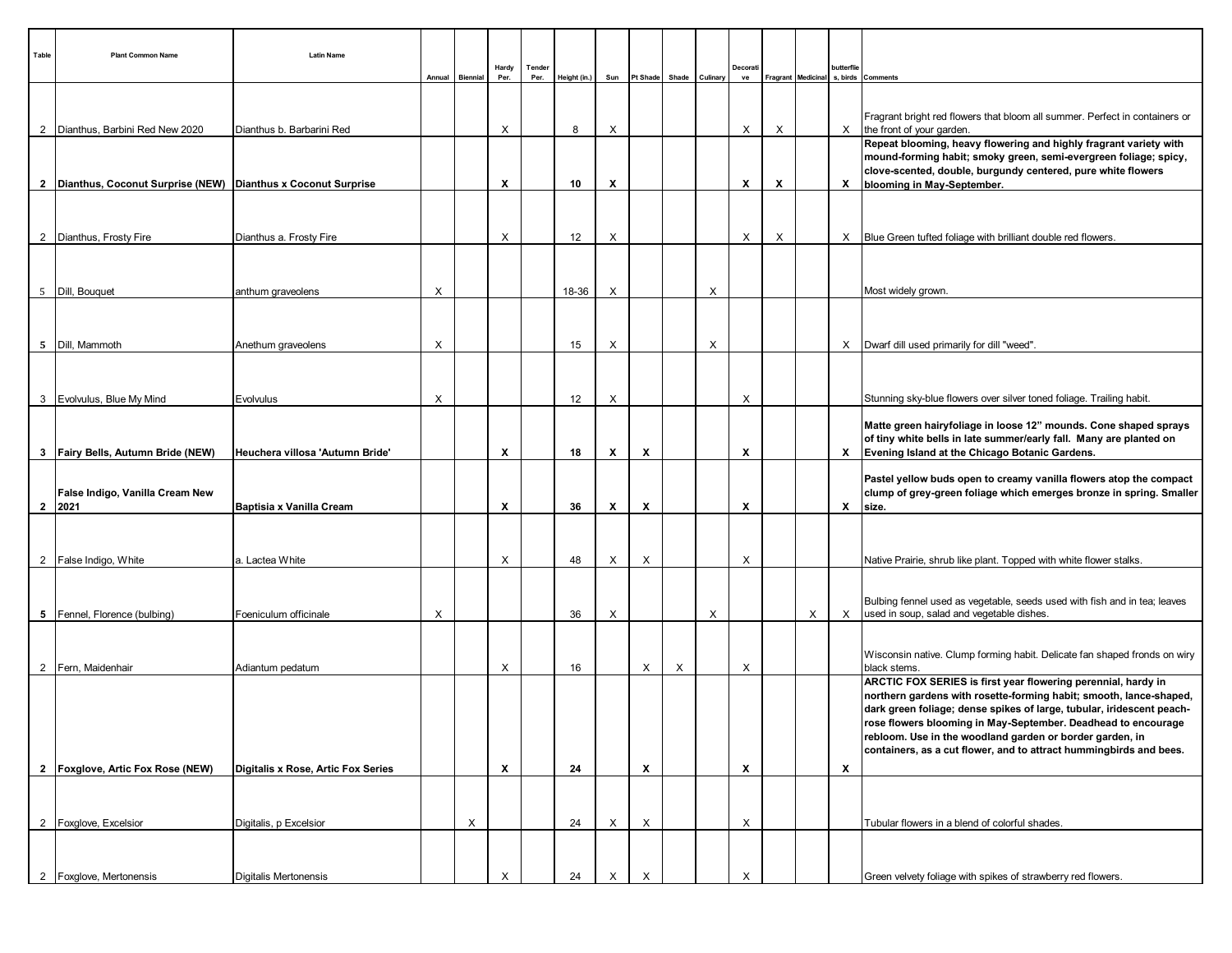| Table          | <b>Plant Common Name</b>           | <b>Latin Name</b>                   | Annual | <b>Biennial</b> | Hardy<br>Per. | Tender<br>Per. | Height (in.) | Sun |                           | Pt Shade Shade Culinary |   | Decorat<br>ve |   | butterflie                | Fragrant   Medicinal   s, birds   Comments                                                                                                                                                                                                                                                                                                                                                                                                                                                       |
|----------------|------------------------------------|-------------------------------------|--------|-----------------|---------------|----------------|--------------|-----|---------------------------|-------------------------|---|---------------|---|---------------------------|--------------------------------------------------------------------------------------------------------------------------------------------------------------------------------------------------------------------------------------------------------------------------------------------------------------------------------------------------------------------------------------------------------------------------------------------------------------------------------------------------|
|                |                                    |                                     |        |                 |               |                |              |     |                           |                         |   |               |   |                           |                                                                                                                                                                                                                                                                                                                                                                                                                                                                                                  |
|                | 3 Geranium, Apple-Scented          | Pelargonium odoratissimum           |        |                 |               | Х              | 15           | X   | X                         |                         | X | Χ             | X |                           | Smells like green apples.                                                                                                                                                                                                                                                                                                                                                                                                                                                                        |
|                |                                    |                                     |        |                 |               |                |              |     |                           |                         |   |               |   |                           |                                                                                                                                                                                                                                                                                                                                                                                                                                                                                                  |
| $\mathbf{3}$   | Geranium, Citronella               | Pelargonium citronellum             |        |                 |               | X              | 24           | X   | X                         |                         | X | X             | X |                           | Citrus and mint fragrance.                                                                                                                                                                                                                                                                                                                                                                                                                                                                       |
|                |                                    |                                     |        |                 |               |                |              |     |                           |                         |   |               |   |                           |                                                                                                                                                                                                                                                                                                                                                                                                                                                                                                  |
| 3              | Geranium, Citrosa (Mosquito Plant) | Pelargonium citrosum                |        |                 |               | X              | 36           | X   | X                         |                         | X | X             | X |                           | Insect repelling. Citrus scent. Can be used in tea/desserts.                                                                                                                                                                                                                                                                                                                                                                                                                                     |
|                |                                    |                                     |        |                 |               |                |              |     |                           |                         |   |               |   |                           | Vigorous, mound-forming habit; aromatic, glossy green foliage; with<br>an orange tint in late fall; branched clusters of sterile, hot pink<br>flowers blooming in June-September. Grow in rich, well-drained soil<br>in full sun to part shade. Provides winter interest. Deadhead after<br>flowering. Cut down in early spring. Use in the border garden,<br>meadow garden or rock garden, in rock walls, in containers, as an<br>edging or a groundcover, and to attract butterflies and bees. |
|                | 2 Geranium, Crystal Rose (NEW)     | Cranesbill, x cantabrigiense Crytal |        |                 | X             |                | 12           | x   | $\boldsymbol{\mathsf{x}}$ |                         |   | X             |   | $\boldsymbol{\mathsf{x}}$ |                                                                                                                                                                                                                                                                                                                                                                                                                                                                                                  |
|                |                                    |                                     |        |                 |               |                |              |     |                           |                         |   |               |   |                           |                                                                                                                                                                                                                                                                                                                                                                                                                                                                                                  |
|                | 3 Geranium, Lime                   | Pelargonium nervosum                |        |                 |               | X              | 20           | X   | X                         |                         | X | X             | X |                           | Lime fragrance.                                                                                                                                                                                                                                                                                                                                                                                                                                                                                  |
|                | 2 Geranium, Max Frei               | Cranesbill, Max Frei                |        |                 | X             |                | 24           | X   | X                         |                         |   | X             |   |                           | Features 5-petaled, reddish-purple flowers and deeply-lobed, dark green<br>leaves.<br>One of the smallest scented geraniums. Mounded shape with trailing flower                                                                                                                                                                                                                                                                                                                                  |
|                |                                    |                                     |        |                 |               |                |              |     |                           |                         |   |               |   |                           | stems. Tiny, rounded leaves are intensely fragrant, reminiscent of true<br>nutmeg.                                                                                                                                                                                                                                                                                                                                                                                                               |
|                | 3 Geranium, Nutmeg                 | Pelargonium 'Nutmeg                 |        |                 |               | X              | 24           | X   | X                         |                         | X | X             | X |                           |                                                                                                                                                                                                                                                                                                                                                                                                                                                                                                  |
|                | 3 Geranium, Old Rose               | Pelargonium graveolens              |        |                 |               | X              | 24           | X   | X                         |                         | X | X             | X |                           | Very popular rose fragrance; good for baking.                                                                                                                                                                                                                                                                                                                                                                                                                                                    |
|                |                                    |                                     |        |                 |               |                |              |     |                           |                         |   |               |   |                           |                                                                                                                                                                                                                                                                                                                                                                                                                                                                                                  |
|                | 3 Geranium, Orange                 | Pelargonium x citrosum              |        |                 |               | Х              | 18           | X   | X                         |                         | X | X             | X |                           | Orange fragrance.                                                                                                                                                                                                                                                                                                                                                                                                                                                                                |
| $\overline{2}$ | Geum, Prairie Smoke                | Geum, triflorum                     |        |                 | Х             |                | 12           | X   | X                         |                         |   | X             |   |                           | Prairie Smoke is one of the most distinctive and best loved prairie plants!<br>The unique feathery pink seedheads make it a star of the spring garden.                                                                                                                                                                                                                                                                                                                                           |
|                | 2 Ginger, Canada Wild              | Asarum canadensis                   |        |                 | X             |                | 8            |     | X                         | X                       |   | X             |   |                           | Beautiful native plant for shade groundcover; unusual burgundy-colored<br>flowers under foliage.                                                                                                                                                                                                                                                                                                                                                                                                 |
|                | 2 Globe Flower, Golden Queen       | Trollius chinensis 'Golden Queen    |        |                 | X             |                | 18           |     | X                         |                         |   | X             |   |                           | $X$ Clump forming habit. Shallow bowl-shaped orange-yellow flowers.                                                                                                                                                                                                                                                                                                                                                                                                                              |
|                |                                    |                                     |        |                 |               |                |              |     |                           |                         |   |               |   |                           |                                                                                                                                                                                                                                                                                                                                                                                                                                                                                                  |
|                | 2 Goat's Beard                     | Aruncus aethusifolius               |        |                 | X             |                | 12           | X   | X                         |                         |   | X             |   |                           | Dwarf variety. Creamy white plumes, fern like foliage.                                                                                                                                                                                                                                                                                                                                                                                                                                           |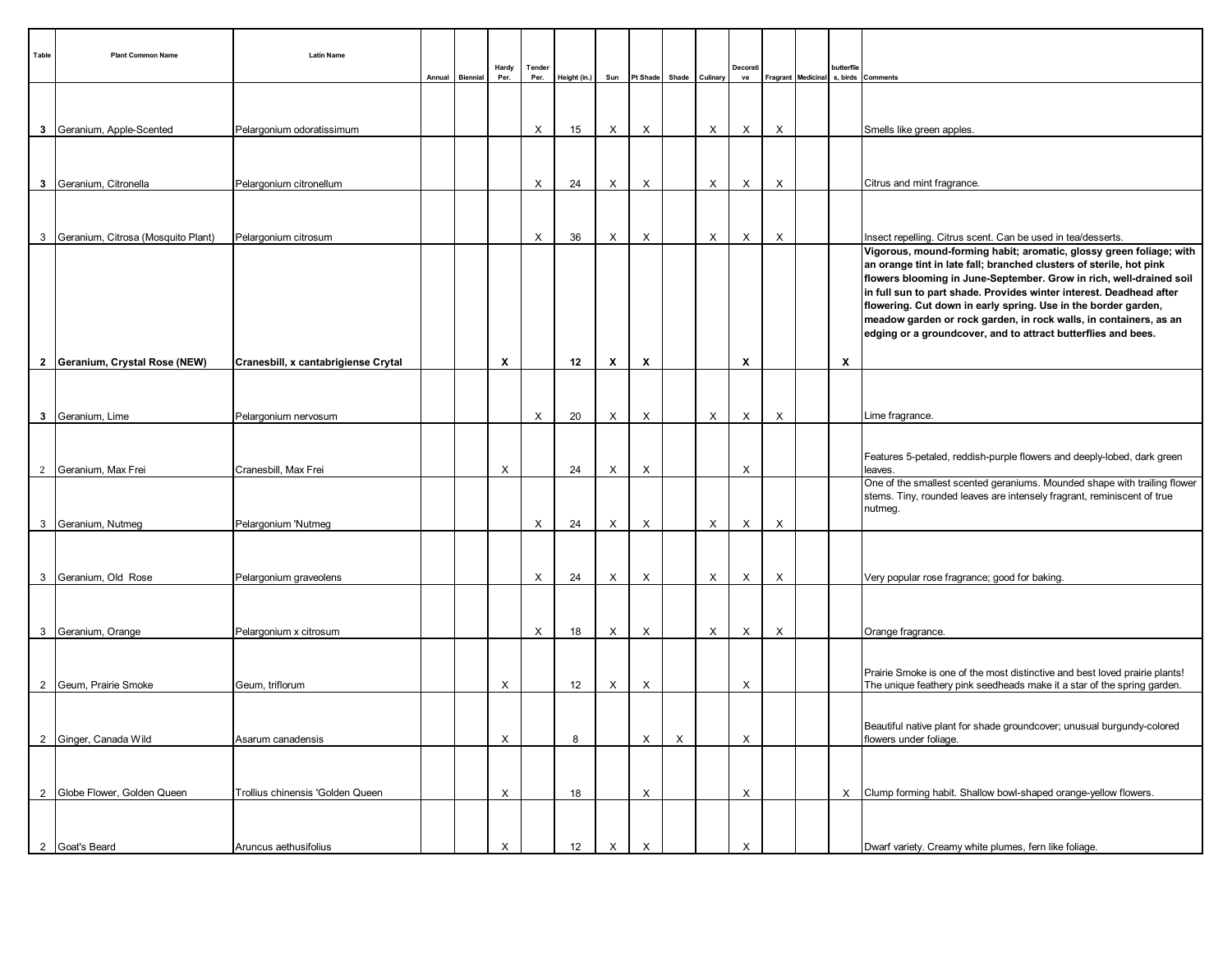| Table          | <b>Plant Common Name</b>                          | <b>Latin Name</b>                  | Annual | Biennial | Hardy<br>Per. | Tender<br>Per. | Height (in.) | Sun                       |          | Pt Shade Shade Culinary |   | Decorati<br>ve |   | Fragrant   Medicinal | butterflie<br>s, birds | Comments                                                                                                                                                                                                                                                                                                                                                       |
|----------------|---------------------------------------------------|------------------------------------|--------|----------|---------------|----------------|--------------|---------------------------|----------|-------------------------|---|----------------|---|----------------------|------------------------|----------------------------------------------------------------------------------------------------------------------------------------------------------------------------------------------------------------------------------------------------------------------------------------------------------------------------------------------------------------|
|                |                                                   |                                    |        |          |               |                |              |                           |          |                         |   |                |   |                      |                        | One of those natives that every garden should have. Fairly easy to grow.<br>Will self-seed and persist in many sun/soil situations. Zizia is an important<br>plant to a number of short-tongued insects that are able to easily reach the<br>nectar in the small yellow flowers. Black Swallowtail caterpillars will feed on                                   |
| 2              | Golden Alexander                                  | Zizia, aurea                       |        |          | X             |                | 36           | X                         | X        |                         |   | X              |   |                      |                        | its leaves<br>A unique golden-leafed plant for shade. Color will be brighter yellow in part                                                                                                                                                                                                                                                                    |
| $\overline{2}$ | Golden Japanese Spikenard, Sun<br>King, 2020 PPY, | Aralia Cordata, Sun King           |        |          | X             |                | 36           |                           | X        | X                       |   | X              |   |                      |                        | sun, more chartreuse/lime green in full shade. Tiny white flowers. After<br>blooming, deep purplish black, inedible berries.                                                                                                                                                                                                                                   |
|                |                                                   |                                    |        |          | X             |                | 24           | X                         |          |                         |   | X              |   |                      |                        | In July woody like stems bolt to 24" tall starting with lime- yellow<br>buds in clusters. Typically white flower have creamy yellow centers.<br>Works as a cut flower in bud and in flower lasting a week or more.                                                                                                                                             |
|                | 3 Goldenrod, Sugar Kisses (NEW)                   | Solidago x Sugar Kisses            |        |          |               |                |              |                           |          |                         |   |                |   |                      |                        |                                                                                                                                                                                                                                                                                                                                                                |
|                | 5 Hops, Cascade                                   | Humulus lupulus 'Cascade           |        |          | X             |                | 240 (vine)   | X                         | X        |                         | X | X              |   |                      |                        | Aroma type for Pale Ales, IPAs & Porters. Makes a great ornamental<br>screen.                                                                                                                                                                                                                                                                                  |
|                |                                                   |                                    |        |          |               |                |              |                           |          |                         |   |                |   |                      |                        |                                                                                                                                                                                                                                                                                                                                                                |
| 5              | Hops, Nugget                                      | Humulus lupulus 'Nugget            |        |          | X             |                | 240(vine)    | X                         | X        |                         | X | X              |   |                      |                        | Yields large hop cones. Used for all types of ales & stout.                                                                                                                                                                                                                                                                                                    |
|                |                                                   |                                    |        |          |               |                |              |                           |          |                         |   |                |   |                      |                        |                                                                                                                                                                                                                                                                                                                                                                |
| $\mathbf{2}$   | <b>Hyssop</b>                                     | Hyssopus officinalis               |        |          | X             |                | 20           | X                         |          |                         | X | X              |   | X                    | X                      | Easy to grow lavender-look-alike; great nectar source.                                                                                                                                                                                                                                                                                                         |
|                |                                                   |                                    |        |          |               |                |              |                           |          |                         |   |                |   |                      |                        | The perfect size for smaller gardens. Forms a bushy upright mound of<br>coarse dark-green leaves, bearing large umbrella-like heads of magenta-<br>pink flowers in late summer. Suitable for planting in moist to wet areas. The<br>stature of this selection is ideal focal point in a large container or tub. Dried<br>seedheads offer good winter interest. |
| $\overline{2}$ | Joe Pye Weed, Baby Joe                            | Eupatorium purpureum "Baby Joe     |        |          | X             |                | 30           | X                         | X        |                         |   | X              | X |                      | Х                      |                                                                                                                                                                                                                                                                                                                                                                |
|                |                                                   |                                    |        |          |               |                |              |                           |          |                         |   |                |   |                      |                        | A butterfly favorite, vanilla-scented flowers are irresistible. If you love Joe<br>Pye Weed but have too much shade, Sweet Joe Pye Weed is the plant for<br>you.                                                                                                                                                                                               |
|                | 2 Joe Pye Weed, Sweet                             | Eupatorium purpureum               |        |          | X             |                | 60           | X                         | X        |                         |   | X              | X |                      | $\times$               |                                                                                                                                                                                                                                                                                                                                                                |
|                | 5 Kale, Lacinato (Dinosaur Kale)                  | Brassica oleracea                  | X      |          |               |                | 36           | X                         |          |                         | X |                |   |                      |                        | HEIRLOOM, known as Dinosaur Kale due to bumpy leaf surface<br>resembling dinosaur skin! Unique variety w/ darkest blue-green color of any<br>kale. Thomas Jefferson grew it in his garden at Monticello.                                                                                                                                                       |
|                |                                                   |                                    |        |          |               |                |              |                           |          |                         |   |                |   |                      |                        | This vigorous and cold hardy edible landscape plant is both beautiful<br>and tasty. Mild and crisp, this finely curled kale adds a flash of color<br>to salads. Redbor grows 18-24 inches tall.                                                                                                                                                                |
|                | 5   Kale, Winterbor (NEW)                         | <b>Brassica oleracea</b>           | X      |          |               |                | 15           | X                         |          |                         | X |                |   |                      |                        |                                                                                                                                                                                                                                                                                                                                                                |
|                | 2 Knautica, Thunder & Lightning                   | Knautica macedonica 'Thunder &     |        |          | X             |                | 12           | $\boldsymbol{\mathsf{x}}$ |          |                         |   | X              |   |                      | X                      |                                                                                                                                                                                                                                                                                                                                                                |
|                |                                                   | Lightning                          |        |          |               |                |              |                           |          |                         |   |                |   |                      |                        | Long blooming, compact. Variegated foliage. Deep magenta flowers.                                                                                                                                                                                                                                                                                              |
|                |                                                   |                                    |        |          |               |                |              |                           |          |                         |   |                |   |                      |                        |                                                                                                                                                                                                                                                                                                                                                                |
|                | 2   Lady's Mantle, Dwarf                          | Alchemilla glaucescens             |        |          | X             |                | 8            |                           | $\times$ | X                       |   | Х              |   |                      |                        | Compact habit; chartreuse flowers.                                                                                                                                                                                                                                                                                                                             |
| $\overline{2}$ | Lamb's Ears, Big Ears                             | Stachys byzantina 'Big Ears'       |        |          | X             |                | 15           | Х                         |          |                         |   | Х              |   |                      | X                      | Excellent groundcover for hot areas, large grey-green fuzzy leaves do not<br>melt in hot weather; not a prolific bloomer.                                                                                                                                                                                                                                      |
|                |                                                   |                                    |        |          |               |                |              |                           |          |                         |   |                |   |                      |                        |                                                                                                                                                                                                                                                                                                                                                                |
| 3              | Lavender, Blue River                              | Lavandula angustifolia "Blue River |        |          | X             |                |              |                           |          |                         |   |                |   |                      |                        | X Clump forming habit, intense deep blue flowers in August.                                                                                                                                                                                                                                                                                                    |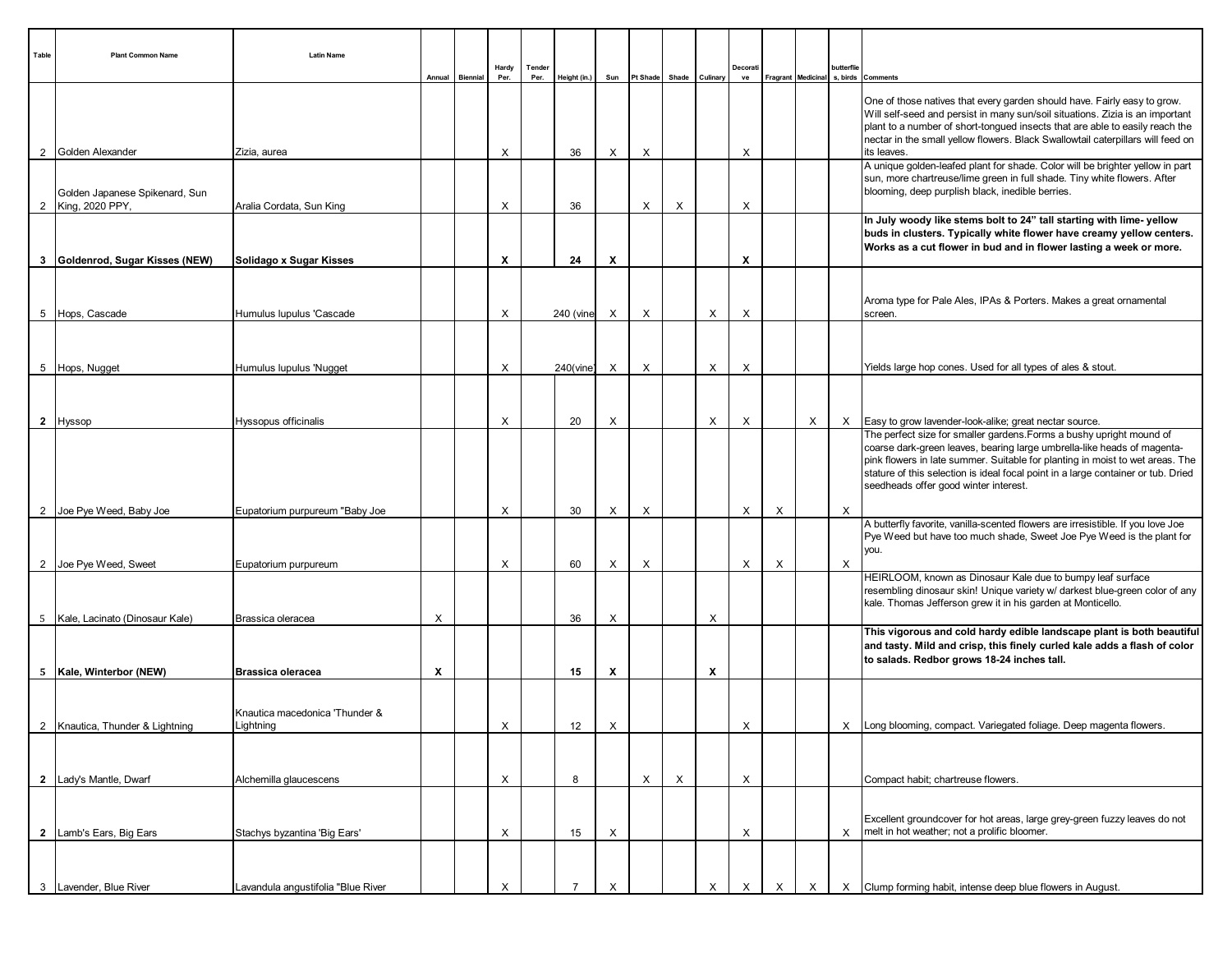| Table          | <b>Plant Common Name</b>                  | <b>Latin Name</b><br>Annual             | <b>Biennial</b> | Hardy<br>Per. | Tender<br>Per. | Height (in.) | Sun | Pt Shade                  |   | Shade Culinary            | Decorat<br>ve |              |              | butterflie                | Fragrant   Medicinal   s, birds   Comments                                                                                                                                                                                   |
|----------------|-------------------------------------------|-----------------------------------------|-----------------|---------------|----------------|--------------|-----|---------------------------|---|---------------------------|---------------|--------------|--------------|---------------------------|------------------------------------------------------------------------------------------------------------------------------------------------------------------------------------------------------------------------------|
|                |                                           |                                         |                 |               |                |              |     |                           |   |                           |               |              |              |                           |                                                                                                                                                                                                                              |
| 3 <sup>7</sup> | Lavender, Elegance Ice                    | Lavandula 'Elegance Ice                 |                 | X             |                | 15           | X   |                           |   | X                         | X             | X            | X            |                           | X   Fragrant White & near white flowers.                                                                                                                                                                                     |
|                | 3   Lavender, French                      | Lavandula dentata                       |                 |               | X              | 36           | X   |                           |   |                           | Х             | X            | X            |                           | Herb garden standard; tender lavender blooms through-out the summer;<br>X   fragrant serrated grey foliage; bring indoors during winter.                                                                                     |
|                |                                           |                                         |                 |               |                |              |     |                           |   |                           |               |              |              |                           |                                                                                                                                                                                                                              |
|                | 3   Lavender, Hidcote                     | Lavandula angustifolia 'Hidcote'        |                 | X             |                | 18           | X   |                           |   | X                         | X             | $\times$     | X            |                           | X Dark purple fragrant flowers; hardy to zone 5 if given good drainage.                                                                                                                                                      |
|                | 3   Lavender, Imperial Gem (NEW)          | Lavandula a. Imperial Gem               |                 | X             |                | 18           | х   |                           |   | $\mathbf{x}$              | X             | x            | x            | $\boldsymbol{\mathsf{x}}$ | Compact and bushy. One of the top 7 performers in the CBG trials<br>with clump-forming habit; aromatic, gray-green foliage; spikes of<br>edible, vibrant violet and dark purple flowers blooming in June-July.               |
|                |                                           |                                         |                 |               |                |              |     |                           |   |                           |               |              |              |                           |                                                                                                                                                                                                                              |
|                |                                           |                                         |                 |               |                |              |     |                           |   |                           |               |              |              |                           |                                                                                                                                                                                                                              |
|                | 3   Lavender, Jean Davis                  | Lavandula angustifolia 'Jean Davis      |                 | X             |                | 12           | X   | X                         |   | $\times$                  | X             | X            | X            |                           | $X$ Pink Variety.                                                                                                                                                                                                            |
|                |                                           |                                         |                 |               |                |              |     |                           |   |                           |               |              |              |                           |                                                                                                                                                                                                                              |
|                | 3 Lavender, Lady                          | Lavandula angustifolia 'Lady'           |                 | X             |                | 18           |     |                           |   | X                         | Х             | X            | X            |                           | $X$   AAS 1994 winner; this dwarf lavender has a uniform habit; hardy to zone 5.                                                                                                                                             |
|                |                                           |                                         |                 |               |                |              |     |                           |   |                           |               |              |              |                           |                                                                                                                                                                                                                              |
|                | 3   Lavender, Munstead                    | Lavandula angustifolia 'Munstead'       |                 | X             |                | 18           | X   |                           |   | X                         | X             | $\mathsf{X}$ | $\mathsf{X}$ |                           | This hardy, fragrant, lavender has true-lavender colored blooms; it tolerates<br>X summer heat.                                                                                                                              |
|                |                                           |                                         |                 |               |                |              |     |                           |   |                           |               |              |              |                           | This new American introduction refuses to die back in winter, tolerates<br>extreme heat and humidity without melting out, resists rot, and stands up to<br>other foliar diseases that can make Lavender a challenge to grow. |
| 3              | Lavender, Phenomenal                      | Lavandula intermedia Phenomenal         |                 | X             |                | 30           | X   |                           |   | X                         | Х             | X            | X            | $\boldsymbol{\mathsf{X}}$ |                                                                                                                                                                                                                              |
|                |                                           |                                         |                 |               |                |              |     |                           |   |                           |               |              |              |                           |                                                                                                                                                                                                                              |
|                | 3   Lavender, Provence                    | Lavandula x intermedia 'Provence'       |                 |               | X              | 24           | X   |                           |   | X                         | X             | X            | X            |                           | Famous lavender of Provence, France; stocky, fragrant plant with blue-violet<br>X   blooms mid-summer; requires excellent drainage to survive most winters.                                                                  |
|                |                                           |                                         |                 |               |                |              |     |                           |   |                           |               |              |              |                           | May rebloom when deadheaded promptly. One of the top 7<br>performers in the CBG trials with clump-forming habit; aromatic, gray-<br>green foliage; that tolerates wet winters better than other lavenders;                   |
|                | 3 Lavender, Royal Velvet (NEW)            | Lavandula a Royal Velvet                |                 | х             |                | 24           | х   |                           |   | $\boldsymbol{\mathsf{x}}$ | х             | X            | X            | $\mathbf{x}$              | long, showy spikes of edible, dark navy blue and violet flowers                                                                                                                                                              |
|                |                                           |                                         |                 |               |                |              |     |                           |   |                           |               |              |              |                           | Has superior winter survival and hardiness with upright, clump-<br>forming habit; aromatic, silvery gray-green foliage; extremely<br>tolerant to heat and humidity; uniform spikes of fragrant, large,                       |
|                | 3   Lavender, Sensational (NEW)           | Lavandula x intermedia Sensational      |                 | X             |                | 20           | X   |                           |   | $\mathbf{x}$              | X             | X            | X            |                           | X dense lavender purple flowers blooming in July-September                                                                                                                                                                   |
|                |                                           |                                         |                 |               |                |              |     |                           |   |                           |               |              |              |                           | Lemon scented grassy leaves are used for tea, perfume, soaps and                                                                                                                                                             |
| 5              | Lemon Grass                               | Cymbopogon citratus                     |                 |               | X              | 30           | X   |                           |   | X                         | X             |              |              |                           | flavoring.                                                                                                                                                                                                                   |
|                |                                           |                                         |                 |               |                |              |     |                           |   |                           |               |              |              |                           | Robust grower, showy and floriferous with clump-forming habit;<br>glossy, deeply lobed, semi-evergreen foliage; branched clusters of                                                                                         |
| $\overline{2}$ | Lenten Rose, California Dreaming<br>(NEW) | <b>Helleborus x California Dreaming</b> |                 | X             |                | 24           |     | $\boldsymbol{\mathsf{x}}$ | X |                           | X             |              |              |                           | cup-shaped, 3", single, clear yellow flowers blooming in April-May                                                                                                                                                           |
|                |                                           |                                         |                 |               |                |              |     |                           |   |                           |               |              |              |                           |                                                                                                                                                                                                                              |
|                |                                           |                                         |                 |               |                |              |     |                           |   |                           |               |              |              |                           |                                                                                                                                                                                                                              |
| $\overline{2}$ | Lenten Rose, Newest Hybrids               | Helleborus orientalis Newest Hybrids    |                 | X             |                | 16           |     | X                         | X |                           | X             |              |              |                           | Loose clusters of white, rose or purple flowers.                                                                                                                                                                             |
|                |                                           |                                         |                 |               |                |              |     |                           |   |                           |               |              |              |                           |                                                                                                                                                                                                                              |
| $\overline{2}$ | Leopard's Bane, Little Leo                | Doronicum, Little Leo                   |                 | X             |                | 15           | X   | X                         |   |                           | X             |              |              |                           | Bright yellow daisy like flowers. Dark green heart-shaped foliage.                                                                                                                                                           |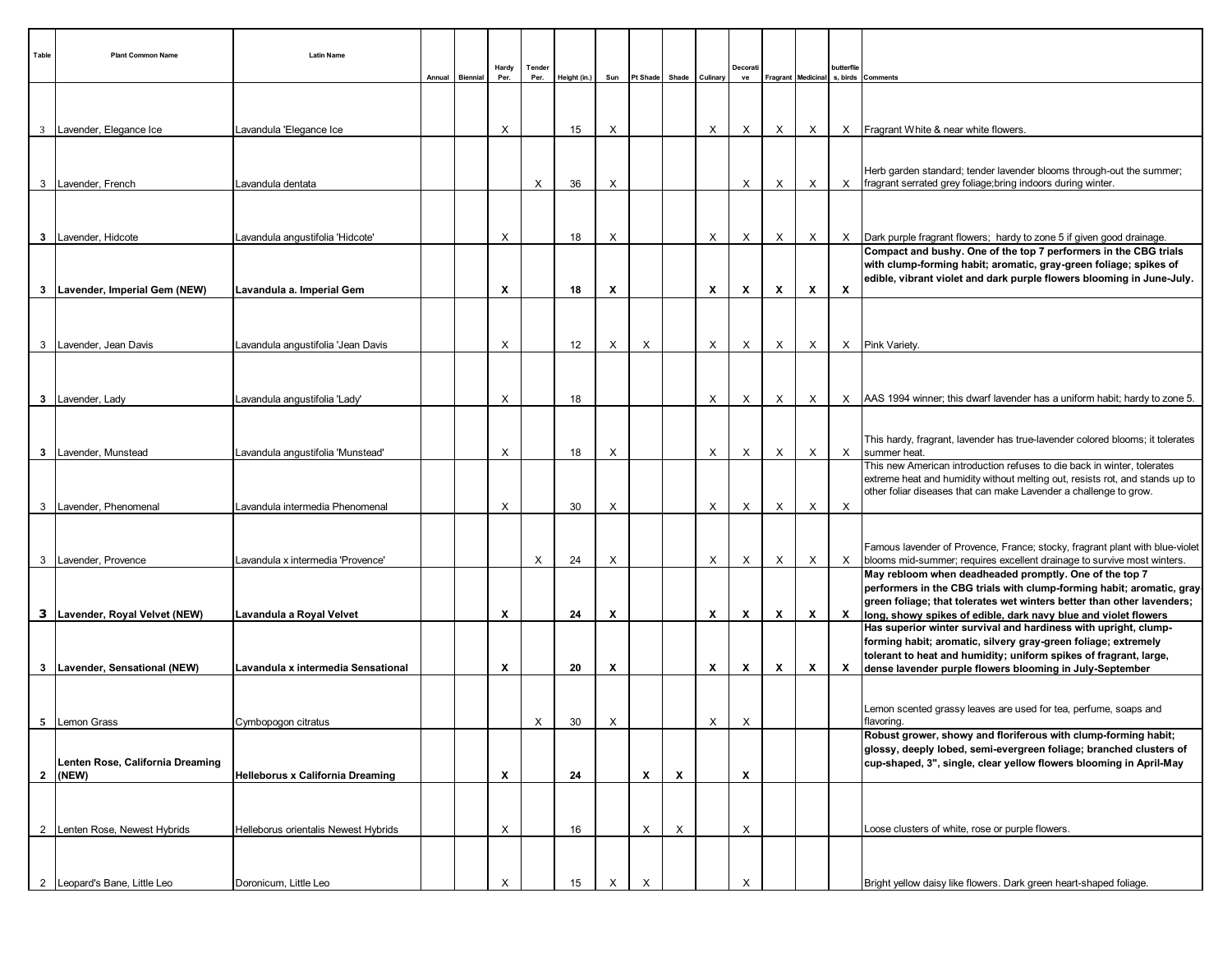| Table | <b>Plant Common Name</b>       | <b>Latin Name</b>                  | Annual | Biennial | Hardy<br>Per. | Tender<br>Per. | Height (in.) | Sun                       | Pt Shade Shade Culinary   |              | Decorati<br>ve            |          |   | butterflie | Fragrant Medicinal s, birds Comments                                                                                                                                                      |
|-------|--------------------------------|------------------------------------|--------|----------|---------------|----------------|--------------|---------------------------|---------------------------|--------------|---------------------------|----------|---|------------|-------------------------------------------------------------------------------------------------------------------------------------------------------------------------------------------|
|       |                                |                                    |        |          |               |                |              |                           |                           |              |                           |          |   |            | Spikes of rounded, fluffy, deep purple flower heads from summer into fall                                                                                                                 |
|       | 2 Liatris, Blazing Star Kobold | Liatris, spicata Kobold            |        |          | X             |                | 36           | X                         |                           |              | X                         |          |   |            | X atop rigid, erect, leafy foliage. Liatris flowers on multiple spikes                                                                                                                    |
|       | 2 Liatris, ligulistylis        | Liatris, ligulistylis              |        |          | X             |                | 36           | Х                         |                           |              | X                         |          |   |            | Known as the Monarch magnet, this liatris should be top-of-the-list as a<br>X Monarch nectar source.                                                                                      |
|       | 3 Little Blue Stem, Jazz (NEW) | Schizachrium scoparium -Jazz       |        |          | X             |                | 24           | X                         |                           |              | X                         |          |   |            | An exciting selection that comes from 'The Blues.' 'Jazz' is a shorter<br>form growing with the same blue foliage and will not fall over. Native.<br>Some purple fall color to the stems. |
|       |                                |                                    |        |          |               |                |              |                           |                           |              |                           |          |   |            |                                                                                                                                                                                           |
|       | 2 Mallow, Zebrina              | Malva sylvestris 'Zebrina'         |        |          | X             |                | 36           | X                         | X                         |              | X                         |          |   |            | Funnel-shaped striped flowers; long bloom season; nice in cottage and<br>X   wildflower garden; may reseed.                                                                               |
|       | 2 Milkweed, Butterfly          | Asclepias tuberosa                 |        |          | X             |                | 24           | X                         |                           |              | X                         |          |   |            | Drought-tolerant milkweed for sunny, dry locations; excellent butterfly<br>X attractant; comes up late.                                                                                   |
|       |                                |                                    |        |          |               |                |              |                           |                           |              |                           |          |   |            |                                                                                                                                                                                           |
|       | 2 Milkweed, Pink Swamp         | Asclepias incarnata pink           |        |          | X             |                | 36           | X                         |                           |              | X                         |          |   |            | X Wisconsin native; pink-red flowers.                                                                                                                                                     |
|       | 2 Milkweed, Soul Mate          | Asclepias i. Soul Mate             |        |          | X             |                | 48           | Х                         |                           |              | X                         |          |   |            | Dense clusters of white flowers set in dark red bracts. Deer resistant,<br>X attracts butterflies                                                                                         |
|       |                                |                                    |        |          |               |                |              |                           |                           |              |                           |          |   |            | Long-blooming bright white flowers; native milkweed for clayey soils; superb                                                                                                              |
|       | 2 Milkweed, Swamp Ice Ballet   | Asclepias incarnata 'Ice Ballet'   |        |          | X             |                | 36           | X                         | X                         |              | X                         |          | X | X          | monarch plant.                                                                                                                                                                            |
|       | 5 Mint, Chocolate              | Mentha x piperita 'Chocolate Mint' |        |          | X             |                | 18           | X                         | $\times$                  | X            | X                         | X        |   |            | Pleasant, complex aroma smells like chocolate and peppermint; use in teas,<br>X baking.                                                                                                   |
|       |                                |                                    |        |          |               |                |              |                           |                           |              |                           |          |   |            |                                                                                                                                                                                           |
|       | 5 Mint, Lime                   | Mentha x piperita subsp. citrata   |        |          | X             |                | 18           | X                         | $\times$                  | X            | X                         | X        |   |            | X   Lime scented foliage.                                                                                                                                                                 |
|       | 5 Mint, Margarita              | Mentha x Margarita                 |        |          | X             |                | 12           | X                         | X                         | X            |                           | X        | X |            | Grooved, sometimes bronze-tinted vigorous foliage. Big, bold lime taste,<br>perfect compliment to Margaritas.                                                                             |
|       |                                |                                    |        |          |               |                |              |                           |                           |              |                           |          |   |            |                                                                                                                                                                                           |
|       | 5 Mint, Mojito                 | Menta villosa                      |        |          | X             |                | 12           | $\boldsymbol{\mathsf{X}}$ | $\boldsymbol{\mathsf{X}}$ | $\mathsf{X}$ | $\boldsymbol{\mathsf{X}}$ | $\times$ |   |            | X   Proper mint for use in the refreshing concoction know as the Mojito.                                                                                                                  |
|       | 5 Mint, Orange                 | Mentha citrata                     |        |          | X             |                | 12           | X                         | X                         | X            | X                         | $\times$ |   |            | X Refreshing orange flavored & scented foliage.                                                                                                                                           |
|       |                                |                                    |        |          |               |                |              |                           |                           |              |                           |          |   |            |                                                                                                                                                                                           |
|       | 5   Mint, Peppermint           | Mentha piperita                    |        |          | X             |                | 18           | X                         | X                         | X            | $\times$                  | X        | X | $\times$   | Fragrance is cool and refreshing; likes some shade; bring indoors for winter<br>use; use in drinks, sauces, garnish, potpourri; edible flowers.                                           |
|       | 2 Monkshood, fischeri          | Aconitum, fischeri                 |        |          | X             |                | 24           |                           | X                         |              |                           |          |   |            | Deeply divided glossy green foliage. Lavender-blue helmut shaped flowers.                                                                                                                 |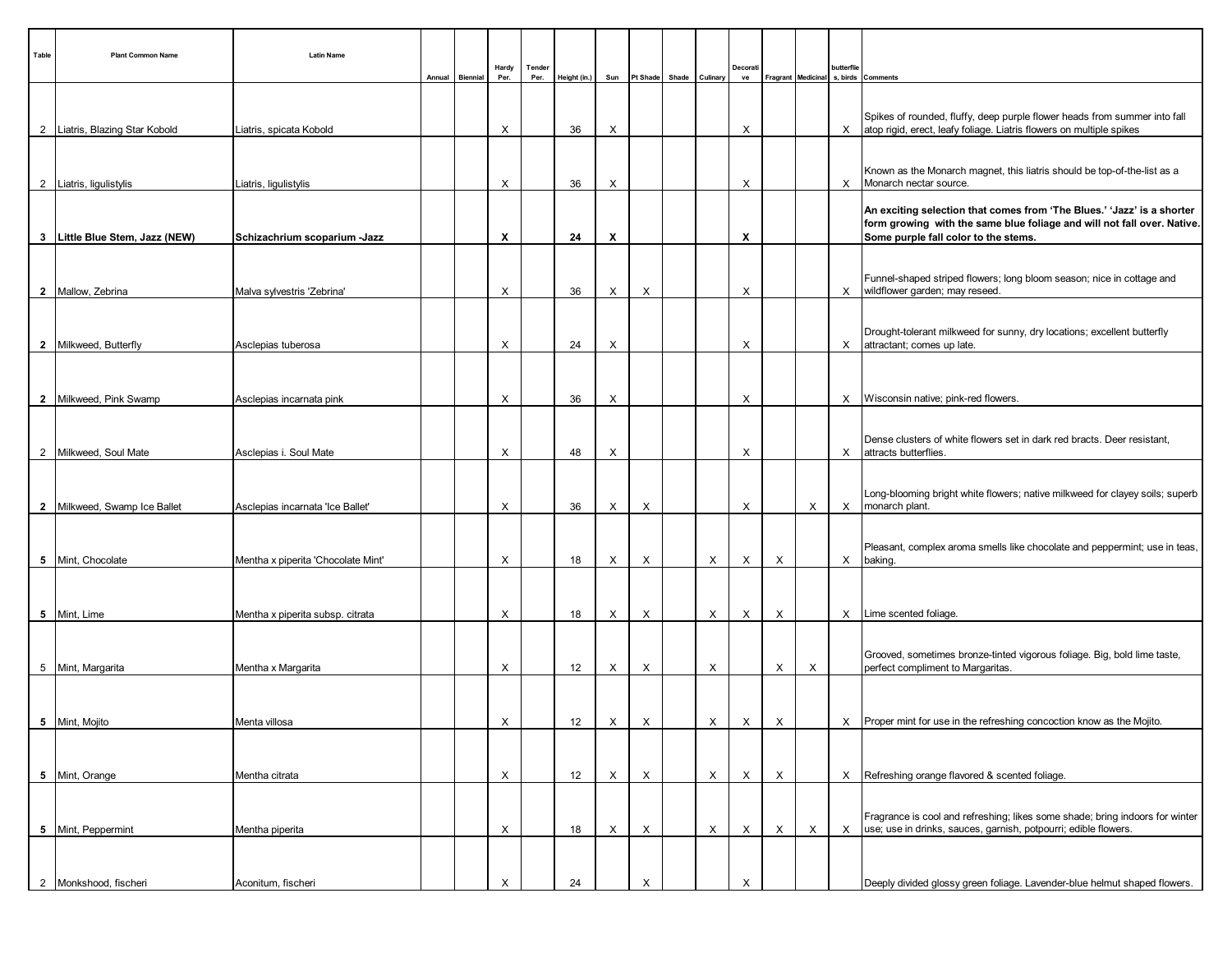| Table          | <b>Plant Common Name</b>                                       | <b>Latin Name</b><br>Annual          | <b>Biennial</b> | Hardy<br>Per. | Tender<br>Per. | Height (in.) | Sun | Pt Shade | Shade Culinary            | Decorat<br>ve |   |   | butterflie   | Fragrant   Medicinal   s, birds   Comments                                                                                                                                                                                                                                                                                                                             |
|----------------|----------------------------------------------------------------|--------------------------------------|-----------------|---------------|----------------|--------------|-----|----------|---------------------------|---------------|---|---|--------------|------------------------------------------------------------------------------------------------------------------------------------------------------------------------------------------------------------------------------------------------------------------------------------------------------------------------------------------------------------------------|
|                |                                                                |                                      |                 |               |                |              |     |          |                           |               |   |   |              | Upright plants with finely divided deep green foliage. Pure white<br>flowers.                                                                                                                                                                                                                                                                                          |
|                | 2 Monkshood, White (NEW)                                       | <b>Aconitum n Album</b>              |                 | X             |                | 40           |     | X        |                           | X             |   |   |              | Plants of gray/green have silver backed leaves, topped by silvery<br>bracts, purple lavender flowers 30" plants spread easily over 2'<br>wide. Great pollinator/bee plant!                                                                                                                                                                                             |
| 3              | <b>Mountain Mint (NEW)</b>                                     | Pycanthemum, Muticum                 |                 | Х             |                | 36           | X   | X        |                           | X             |   |   | X            |                                                                                                                                                                                                                                                                                                                                                                        |
| 5              | Nasturtium, Alaska Mix-Returning   Tropaeolum Majus Alaska Mix | Х                                    |                 |               |                | 12           | х   |          | $\boldsymbol{\mathsf{x}}$ | х             |   |   | $\mathsf{x}$ | The colorful flowers and variegated foliage of Alaska Nasturtium are<br>great in all kinds of pots and beds and brings hummingbirds to the<br>garden. Use Nasturtium flowers and young leaves for a peppery kick<br>in salads and pasta dishes. It has 2"-3" silky, orange, yellow or white                                                                            |
|                |                                                                |                                      |                 |               |                |              |     |          |                           |               |   |   |              | Jewel Mix Nasturtium has colorful flowers and lily pad foliage that<br>works great in all kinds of pots, beds and hanging baskets and brings<br>hummingbirds and butterflies to the garden. Use Nasturtium flowers<br>and young leaves for a peppery kick in salads and pasta dishes. It<br>has big, semi-double, upturned, jewel-toned flowers blooming in<br>Summer. |
| 5              | Nasturtium, Jewel Mix-Returning                                | Tropaeolum Majus Jewel Mix<br>Х      |                 |               |                | 10           | х   |          | X                         | X             |   |   | X            |                                                                                                                                                                                                                                                                                                                                                                        |
| $\overline{2}$ | Onion, Millenium, 2018 PPY                                     | Allium Millenium                     |                 | X             |                | 15           | X   |          |                           |               |   |   |              | Grows best in full sun. Upright foliage clump of grass-like, glossy deep<br>green leaves. Rose-purple florets that last as long as four weeks.                                                                                                                                                                                                                         |
|                |                                                                | Allium, x Summer Peek a Boo          |                 | X             |                |              |     |          |                           |               |   |   |              | Compact ornamental onion producing a clump of grass-like narrow foliage;<br>lavender-purple florets appear in globular clusters on stalks above the<br>foliage in summer; mildly fragrant; impressive when massed in groupings;                                                                                                                                        |
|                | 5   Onion, Peek-a-Boo (New 2021)                               |                                      |                 |               |                | 8            | X   |          |                           | X             |   |   |              | X great as a long lasting cut flower.                                                                                                                                                                                                                                                                                                                                  |
|                |                                                                |                                      |                 |               |                |              |     |          |                           |               |   |   |              |                                                                                                                                                                                                                                                                                                                                                                        |
|                | 1   Oregano, Cuban                                             | Plectranthus amboinicus              |                 |               | X              | 12           |     | X        | X                         | X             |   |   |              | Crinkled, highly scented green foliage with trailing habit.                                                                                                                                                                                                                                                                                                            |
|                |                                                                |                                      |                 |               |                |              |     |          |                           |               |   |   |              |                                                                                                                                                                                                                                                                                                                                                                        |
|                | 1   Oregano, Greek                                             | Origanum heracleoticum               |                 | Х             |                | 24           | X   |          | X                         |               | X |   |              | X Strong, spicy flavor holds up in cooking.                                                                                                                                                                                                                                                                                                                            |
| $\mathbf{1}$   | Oregano, Hot and Spicy                                         | Origanum vulgare aureum              |                 | X             |                | 12           | X   |          | X                         | X             | X |   |              | Distinctive, different strong peppery taste. Complements salsa, chili, pizza<br>X and stews.                                                                                                                                                                                                                                                                           |
|                |                                                                |                                      |                 |               |                |              |     |          |                           |               |   |   |              |                                                                                                                                                                                                                                                                                                                                                                        |
| $\mathbf 1$    | Oregano, Italian                                               | Origanum onites                      |                 |               | X              | 15           | X   |          | X                         |               | X |   |              | $X$ Milder flavor; good raw in salads; flavor Italian and Mexican sauces.                                                                                                                                                                                                                                                                                              |
|                | 2   Oregano, Ornamental Kent Beauty                            | Origanum rotundifolium 'Kent Beauty' |                 |               | X              | 8            | X   |          |                           | X             |   |   |              | Unusual pink-chartreuse bracts are very ornamental; lovely in hanging<br>basket.                                                                                                                                                                                                                                                                                       |
|                |                                                                |                                      |                 |               |                |              |     |          |                           |               |   |   |              |                                                                                                                                                                                                                                                                                                                                                                        |
| $\mathbf{1}$   | Parsley, Curled                                                | Petroselinum crispum                 | Х               |               |                | 15           | X   | $\times$ | $\mathsf{X}$              | X             |   |   |              | X Used in garnish, salad, soups, stews; attractive in garden border.                                                                                                                                                                                                                                                                                                   |
|                | 1 Parsley, Italian                                             | Petroselinum crispum neapolitanum    | Х               |               |                | 18           | X   | $\times$ | X                         | X             |   |   |              | X   Flat leaves have rich flavor; dries well                                                                                                                                                                                                                                                                                                                           |
|                |                                                                |                                      |                 |               |                |              |     |          |                           |               |   |   |              |                                                                                                                                                                                                                                                                                                                                                                        |
|                | 2   Passion Flower                                             | Passiflora incarnata<br>X            |                 |               |                | Vine         | X   |          |                           | Х             |   | X |              | Flowers wonderfully large, complex, purple and white.                                                                                                                                                                                                                                                                                                                  |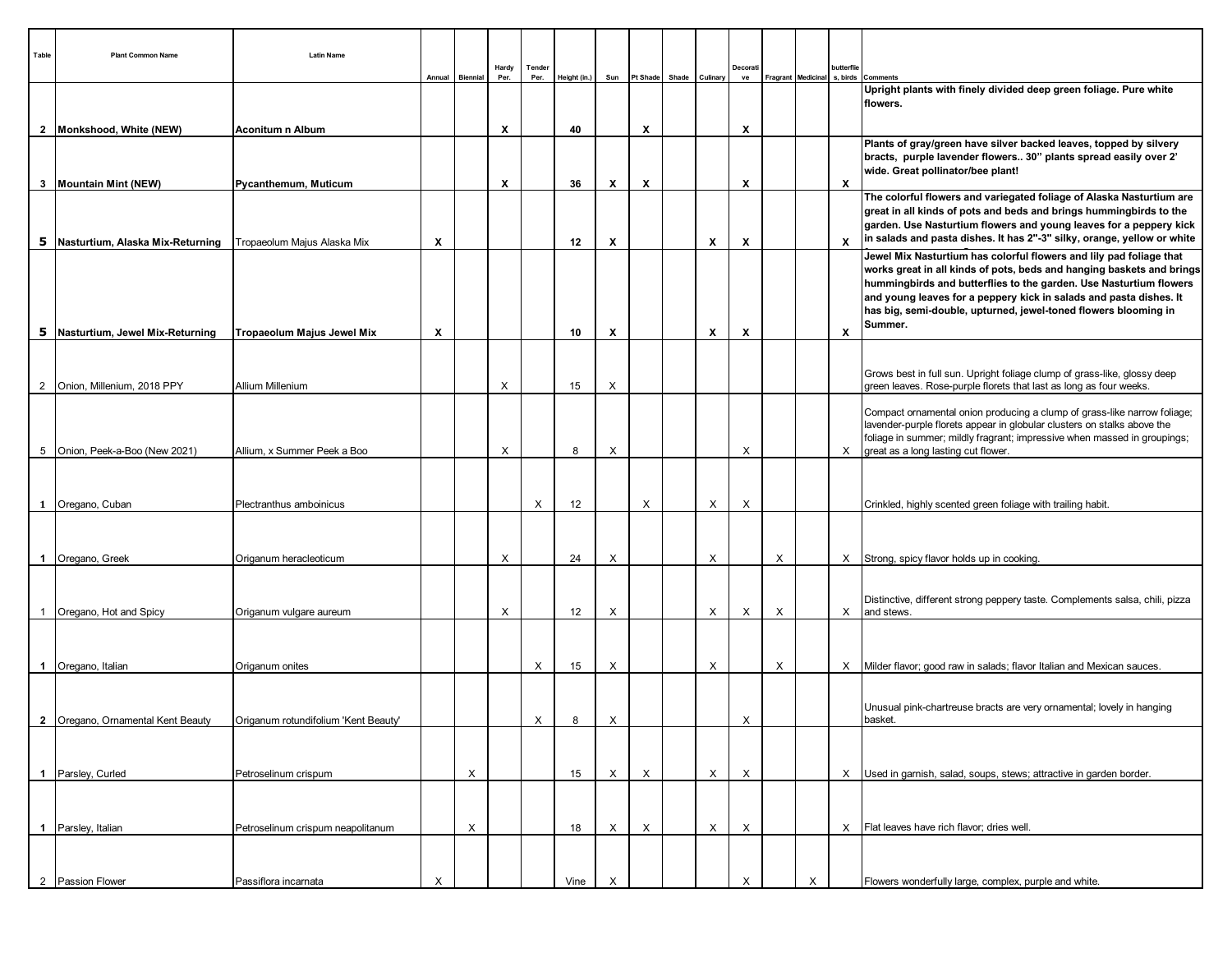| Table          | <b>Plant Common Name</b>       | <b>Latin Name</b>                        | Annual | Biennial | Hardy<br>Per. | Tender<br>Per. | Height (in.) | Sun | Pt Shade Shade Culinary |          | Decorati<br>ve | Fragrant Medicinal | butterflie | s, birds Comments                                                                                                                                                                                                          |
|----------------|--------------------------------|------------------------------------------|--------|----------|---------------|----------------|--------------|-----|-------------------------|----------|----------------|--------------------|------------|----------------------------------------------------------------------------------------------------------------------------------------------------------------------------------------------------------------------------|
|                | 4   Pepper, Ancho Gigantea     | Χ                                        |        |          |               |                |              | X   |                         | X        |                |                    |            | Distinctively rich Mexican poblano, excellent used fresh. Can be harvested<br>when green/black heart shaped fruits 4 inches long or can be allowed to<br>ripen red and dried. Medium hot.                                  |
|                |                                | Capsicum annuum                          |        |          |               |                |              |     |                         |          |                |                    |            |                                                                                                                                                                                                                            |
| 4              | Pepper, Ancho Poblano          | Χ<br>Capsicum annuum                     |        |          |               |                |              | X   |                         | Х        |                |                    |            | Dark Green, almost black fruits. Standard Mexican variety used for sauces<br>and stuffing. Distinctive rich flavor without too much heat.                                                                                  |
| $\overline{4}$ | Pepper, Black Hungarian        | X<br>Capsicum annuum                     |        |          |               |                |              | X   |                         | X        |                |                    |            | Unique, black-colored fruit shaped like Jalapeno. They are mildly hot and<br>have a delicious flavor. Tall plants have beautiful purple flowers that make<br>this variety very ornamental. Rare and colorful!              |
|                |                                |                                          |        |          |               |                |              |     |                         |          |                |                    |            | Deep green to red, thick-walled with an attractive glossy flesh. Fruits are<br>medium-sized, 4" by 4", 3 to 4-lobed, smooth and blocky. A nice stuffer,                                                                    |
|                | 4   Pepper, California Wonder  | Х<br>Capsicum annuum                     |        |          |               |                |              | х   |                         | X        |                |                    |            | with high yields<br>Milder flavor than Red and Green Bell Peppers, can be picked green<br>but milder when yellow. Nice, mild taste with a hint of sweet citrus. 3                                                          |
|                | 4   Pepper, Canary Bell        | X<br>Capsicum annuum                     |        |          |               |                |              | X   |                         | X        |                |                    |            | 5 in long.                                                                                                                                                                                                                 |
|                | 4 Pepper, Chinese 5 Color      | Χ<br>Capsicum annuum                     |        |          |               |                |              | X   |                         | X        |                |                    |            | Screaming-hot little peppers turn a rainbow of vibrant colors, from purple,<br>cream, yellow, orange to red as they ripen. Ornamental, great for containers.                                                               |
|                | 4   Pepper, Habanero           | <b>Capsicum chinense</b><br>$\mathbf{x}$ |        |          |               |                |              | x   |                         | x        |                |                    |            | Very hot chilis, Orange at maturity. Also called Scotch Bonnets.<br>Plants will grow about 1 ft high. Peppers will be 1.5 to 3 inches long.<br>Can be picked green.                                                        |
|                | 4   Pepper, Hatch Medium Chili | X<br>Capsicum Annuum                     |        |          |               |                |              | X   |                         | X        |                |                    |            | 8" long chilis on productive 30" plants. Thick flesh with heat level of mild to<br>medium. Great for making sauce or dried for powder. Originally from the<br>Hatch Valley of SW New Mexico.                               |
|                | 4 Pepper, Hot Thai             | Capsicum annuum                          | x      |          |               |                |              | X   |                         | X        |                |                    |            | Delicious hot, zesty pepper. Festive ornamental for patio, container or<br>border. Like tiny Christmas-tree lights, bright red and green poke out over<br>mounded 18' plants.                                              |
|                |                                |                                          |        |          |               |                |              |     |                         |          |                |                    |            |                                                                                                                                                                                                                            |
|                | 4 Pepper, King of the North    | X<br>Capsicum annuum                     |        |          |               |                |              | X   |                         | X        |                |                    |            | An exciting bell pepper for short-season growers. This variety produces<br>nice, blocky fruit that are nicely flavored when picked green or red.                                                                           |
|                | 4 Pepper, Lipstick Pimento     | Capsicum annuum<br>x                     |        |          |               |                |              | x   |                         | x        |                |                    |            | A delicious 4 in long tapered fruit, Super sweet with thick red flesh<br>Early maturing and ripens well in the North.                                                                                                      |
|                |                                |                                          |        |          |               |                |              |     |                         |          |                |                    |            |                                                                                                                                                                                                                            |
|                | 4 Pepper, Orange Bell          | X<br>Capsicum annuum                     |        |          |               |                |              | X   |                         | X        |                |                    |            | Blocky 4" bell peppers have thick walls and excellent flavor. Heavy yielding.<br>Can also be eaten green.                                                                                                                  |
|                |                                |                                          |        |          |               |                |              |     |                         |          |                |                    |            |                                                                                                                                                                                                                            |
|                | 4   Pepper, Red Mini Bell      | Χ<br>Capsicum annuum                     |        |          |               |                |              | X   |                         | X        |                |                    |            | Tiny red bell peppers - 1-1/2" tall & wide.                                                                                                                                                                                |
| 4              | Pepper, Sweet Cayenne          |                                          | X      |          |               |                |              | X   |                         | X        |                |                    |            | Long, thin peppers that resemble hot cayenne pepper. But, these peppers<br>are very sweet with only a hint of spiciness. Light green when immature,<br>these fruits turn yellow, then orange, and finally red at maturity. |
|                |                                | Capsicum annuum                          |        |          |               |                |              |     |                         |          |                |                    |            |                                                                                                                                                                                                                            |
| $\overline{4}$ | Pepper, Sweet Yellow Banana    | Capsicum annuum<br>Χ                     |        |          |               |                |              |     |                         | $\times$ |                |                    |            | Hungarian Heirloom. Large pointed yellow fruit.                                                                                                                                                                            |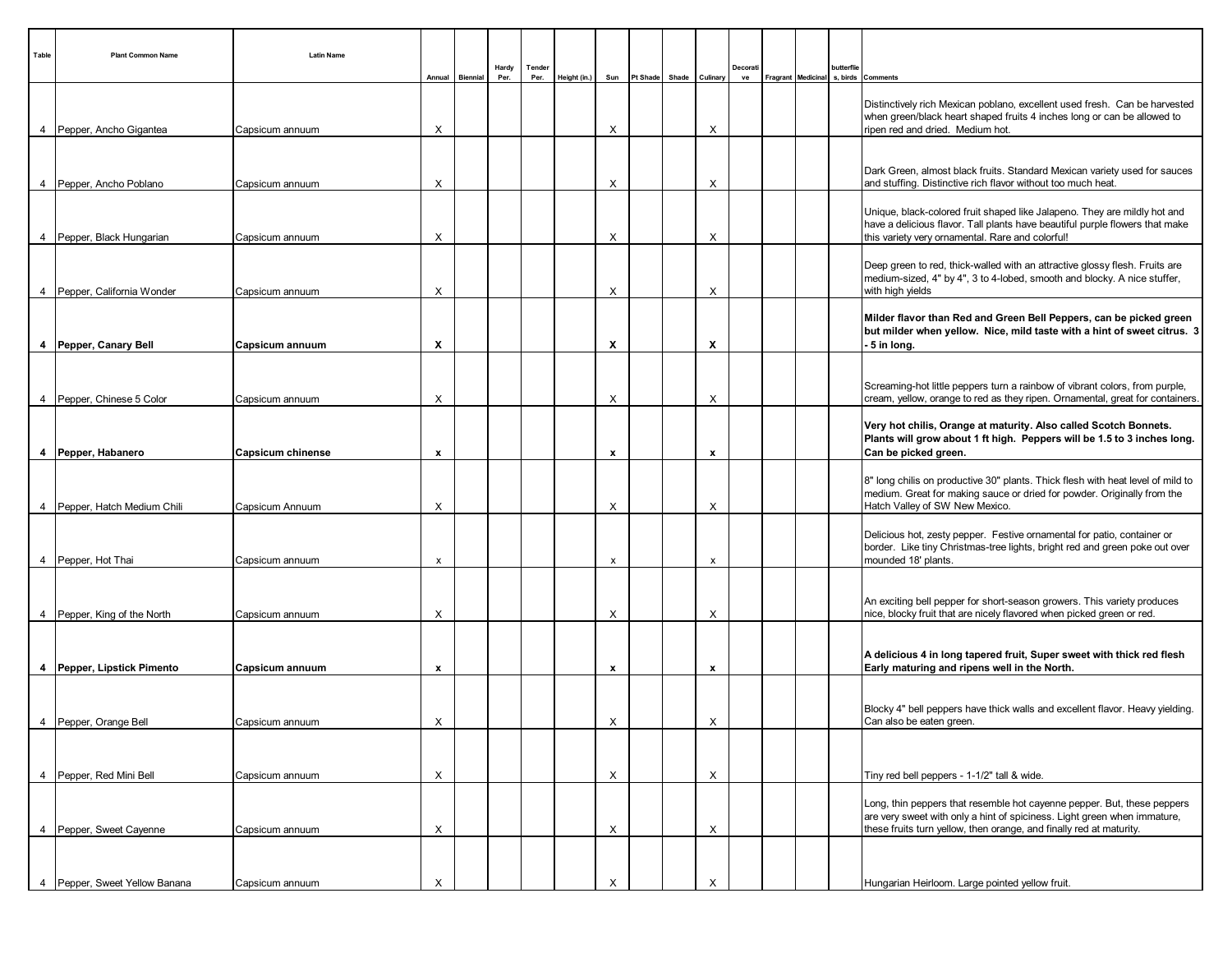| Table          | <b>Plant Common Name</b>                      | <b>Latin Name</b>                      | Annual | <b>Biennial</b> | Hardy<br>Per. | Tender<br>Per. | Height (in.) | Sun |   | Pt Shade Shade Culinary |          | Decorati<br>ve | Fragrant Medicinal |          | butterflie<br>s, birds | Comments                                                                                                                                                                            |
|----------------|-----------------------------------------------|----------------------------------------|--------|-----------------|---------------|----------------|--------------|-----|---|-------------------------|----------|----------------|--------------------|----------|------------------------|-------------------------------------------------------------------------------------------------------------------------------------------------------------------------------------|
|                |                                               |                                        |        |                 |               |                |              |     |   |                         |          |                |                    |          |                        |                                                                                                                                                                                     |
|                | 4   Pepper, Traveler Strain Jalepeno          | Capsicum annuum                        | X      |                 |               |                |              | X   |   |                         | X        |                |                    |          |                        | Sturdy plants covered in cylindrical fruits that average 3" long. Fruits ripen<br>from green to bright red. 70-90 days from transplant. HOT                                         |
|                |                                               |                                        |        |                 |               |                |              |     |   |                         |          |                |                    |          |                        |                                                                                                                                                                                     |
|                | 4   Pepper, Wenk's Yellow Hots                | Capsicum annuum                        | X      |                 |               |                |              | Х   |   |                         | X        |                |                    |          |                        | Three-inch long with thick walls, ripen from yellow to bright orange then red.<br>A great variety for canning and pickling. Medium hot.                                             |
|                |                                               |                                        |        |                 |               |                |              |     |   |                         |          |                |                    |          |                        | Early-maturing bell pepper that ripens from green to red. The sweet fruits                                                                                                          |
|                | 4   Pepper, Wisconsin Lakes                   | Capsicum annuum                        | X      |                 |               |                |              | X   |   |                         | X        |                |                    |          |                        | have thick walls and weigh about 4-6 oz. This is a reliable variety for<br>Northern gardeners.                                                                                      |
|                | 4   Pepper, Yellow Mini Bell                  |                                        | X      |                 |               |                |              | X   |   |                         | X        |                |                    |          |                        | Gourmet miniature and cute as a button with all the flavor of full sized quality<br>bells. These 2", bite sized treats can be stuffed, pickled, canned or eaten<br>fresh as a snack |
|                |                                               | Capsicum annuum                        |        |                 |               |                |              |     |   |                         |          |                |                    |          |                        |                                                                                                                                                                                     |
|                | 2 Poppy, Brilliant                            | Papaver Oriental                       |        |                 | X             |                | 36           | X   |   |                         |          | Х              |                    |          |                        | Large cup shaped, papery, scarlet flowers.                                                                                                                                          |
|                |                                               |                                        |        |                 |               |                |              |     |   |                         |          |                |                    |          |                        |                                                                                                                                                                                     |
|                | 2 Poppy, Princess Victoria Louise             | Papaver Oriental                       |        |                 | $\times$      |                | 36           | Х   |   |                         |          | Х              |                    |          |                        | Large cup shaped, papery, salmon flowers.                                                                                                                                           |
|                |                                               |                                        |        |                 |               |                |              |     |   |                         |          |                |                    |          |                        | Clump-forming habit; hairy stems and foliage; that goes dormant in                                                                                                                  |
|                | 2 Poppy, Raspberry Queen (NEW)                | Papaver oriental, Raspberry Queen      |        |                 | X             |                | 24           | Х   |   |                         |          | х              |                    |          |                        | summer; large, showy, black-centered, raspberry pink flowers<br>X blooming in June.                                                                                                 |
|                |                                               |                                        |        |                 |               |                |              |     |   |                         |          |                |                    |          |                        |                                                                                                                                                                                     |
| $\overline{2}$ | Rattlesnake Master                            | Eryngium, yuccifolium                  |        |                 | X             |                | 15           |     | X | X                       |          | X              |                    |          |                        | A beautifully unusual plant with white, ball-shaped flowers and long strap-<br>like foliage; highly attractive to and butterflies and native bees.                                  |
|                |                                               |                                        |        |                 |               |                |              |     |   |                         |          |                |                    |          |                        | This strain was selected for its shorter statured 3'+ stems compared<br>to the species which grows to 5' and tends to flop. The foliage is also                                     |
|                | Rattlesnake Master, Prairie Moon<br>$3$ (NEW) | Eryngium, yuccifolium Prairie Moon     |        |                 | X             |                | 36           | X   |   |                         |          | X              |                    |          |                        | thinner and bluer. White flowers begin in June or July. In fall the<br>seedheads turn brown and hold on into winter.                                                                |
|                |                                               |                                        |        |                 |               |                |              |     |   |                         |          |                |                    |          |                        |                                                                                                                                                                                     |
|                | 5 Rhubarb, Canadian Red New 2021              | <b>Rheum rhubararum</b>                |        |                 | x             |                | 20           | X   |   |                         | X        |                |                    |          |                        | Use it in mouth-watering pies, sauce and baked goods. Long, thick<br>stalks that have a dark red color with a light interior.                                                       |
|                |                                               |                                        |        |                 |               |                |              |     |   |                         |          |                |                    |          |                        |                                                                                                                                                                                     |
|                | 1 Rosemary, Barbeque                          | rosmarinus officinalis Barbeque        |        |                 |               | X              | 24           | Х   |   |                         | X        | X              | X                  | Χ        | X                      | Stiff upright twigs make a savory skewer for grilled meats, vegetables, or<br>fruit.                                                                                                |
|                |                                               |                                        |        |                 |               |                |              |     |   |                         |          |                |                    |          |                        |                                                                                                                                                                                     |
|                | 1 Rosemary, Creeping                          | Rosmarinus officinalis prostratus      |        |                 |               | X              | 8            | X   |   |                         | $\times$ | $\mathsf{X}$   | $\times$           | $\times$ |                        | $X$ Very nice in mixed containers; used for fragrance, food, health and beauty.                                                                                                     |
|                |                                               |                                        |        |                 |               |                |              |     |   |                         |          |                |                    |          |                        |                                                                                                                                                                                     |
|                | 1 Rosemary, Foxtail                           | Rosmarinus officinalis 'Foxtail'       |        |                 |               | X              | 3            | Х   |   |                         | X        | X              | X                  | $\times$ | Χ                      | The aromatic foliage is finer textured than the typical rosemary and densely<br>packed along the stems.                                                                             |
|                |                                               |                                        |        |                 |               |                |              |     |   |                         |          |                |                    |          |                        |                                                                                                                                                                                     |
| $\overline{1}$ | Rosemary, Madeline Hill                       | Rosmarinus officinalis 'Madeline Hill' |        |                 | X             |                | 36           | X   |   |                         | X        | X              | Х                  | Х        |                        | X   Hardier variety - zone 5; bushy, evergreen, upright robust plant.                                                                                                               |
|                |                                               |                                        |        |                 |               |                |              |     |   |                         |          |                |                    |          |                        |                                                                                                                                                                                     |
| 1              | Rosemary, Tuscan Blue                         | Rosmarinus officinalis 'Tuscan Blue'   |        |                 |               | X              | 36           |     |   |                         | X        | Х              | Х                  | Х        |                        | X   Bushy, upright grower with leaves larger than most, blue flowers.                                                                                                               |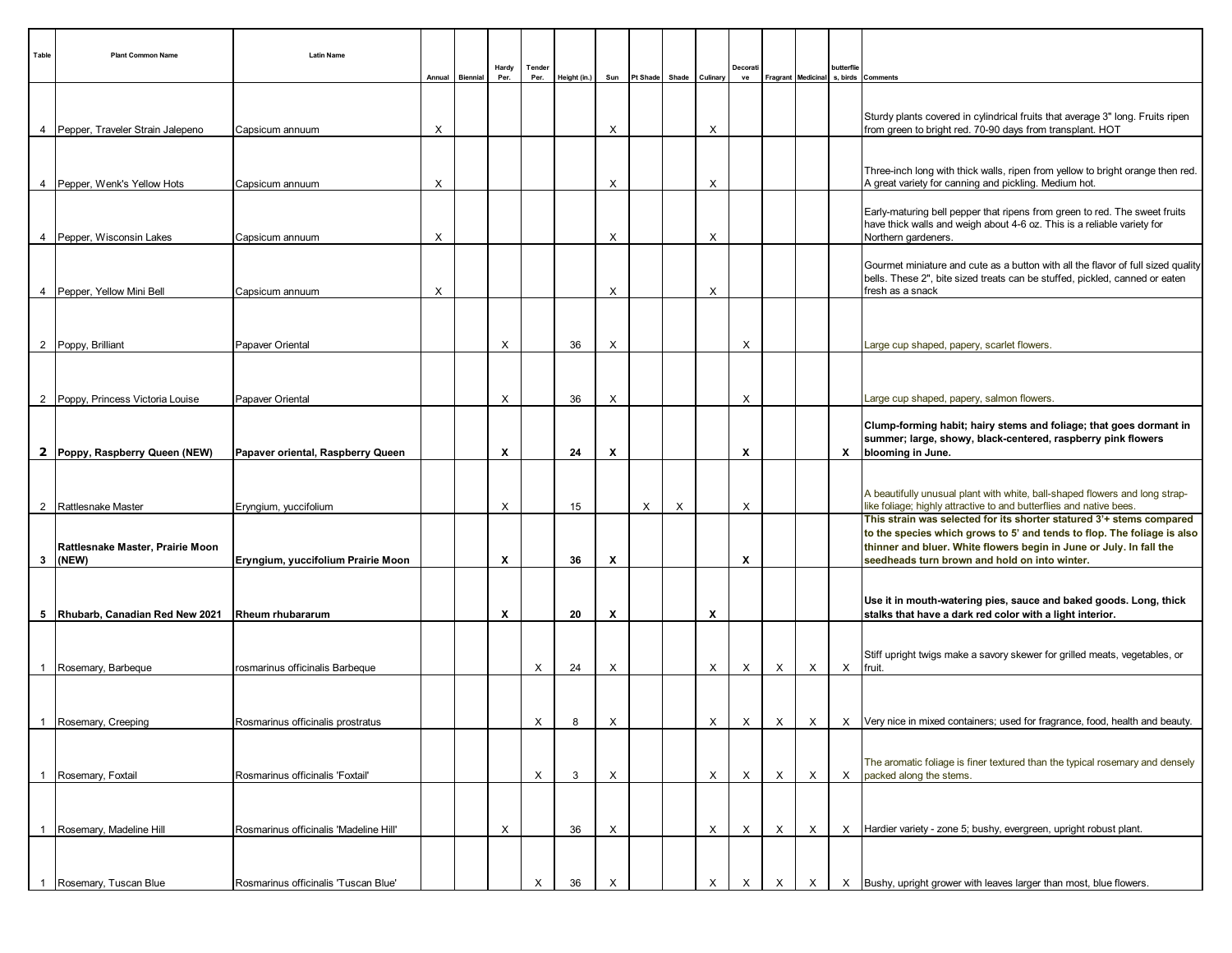| Table           | <b>Plant Common Name</b>                  | <b>Latin Name</b>               | Annual | <b>Biennial</b> | Hardy<br>Per. | Tender<br>Per. | Height (in.) | Sun | Pt Shade Shade Culinary |   |   | Decorati<br>ve |   |   | butterflie | Fragrant   Medicinal   s, birds   Comments                                                                                        |
|-----------------|-------------------------------------------|---------------------------------|--------|-----------------|---------------|----------------|--------------|-----|-------------------------|---|---|----------------|---|---|------------|-----------------------------------------------------------------------------------------------------------------------------------|
|                 |                                           |                                 |        |                 |               |                |              |     |                         |   |   |                |   |   |            |                                                                                                                                   |
|                 | 1 Rosemary, Upright                       | Rosmarinus officinalis          |        |                 |               | X              | 50           | Х   |                         |   | X | X              | X | X |            | $X$ Beautiful potted plant; used for fragrance, food, health and beauty.                                                          |
|                 | 1 Sage, Purple                            | Salvia officinalis purpurascens |        |                 |               | X              | 18           | Х   |                         |   | X | Х              | X |   |            | Purple-tinged foliage adds interest to container and garden; edible foliage<br>$X$ and flowers.                                   |
|                 |                                           |                                 |        |                 |               |                |              |     |                         |   |   |                |   |   |            |                                                                                                                                   |
|                 | 1 Sage, Common Garden                     | Salvia officinalis              |        |                 | X             |                | 30           | Х   |                         |   | X | Х              | X | Х |            | X Classic culinary herb; prune AFTER blooming                                                                                     |
|                 |                                           |                                 |        |                 |               |                |              |     |                         |   |   |                |   |   |            |                                                                                                                                   |
|                 | 1 Sage, Honeydew                          | Salvia elegans 'Honeydew'       |        |                 |               | X              | 36           | Х   | X                       |   | X | Х              | X |   |            | X   Flower and leaves taste of melon.                                                                                             |
|                 |                                           |                                 |        |                 |               |                |              |     |                         |   |   |                |   |   |            |                                                                                                                                   |
|                 | 1 Sage, Pineapple                         | Salvia elegans                  |        |                 |               | X              | 24           | X   |                         |   | X | X              | X |   |            | Foliage good in cold drinks, fruit salads, potpourri; red flowers in Sept.<br>X attract hummingbirds.                             |
|                 |                                           |                                 |        |                 |               |                |              |     |                         |   |   |                |   |   |            |                                                                                                                                   |
|                 | 2   Sage, Russian Little Spire            | Perovskia Dwarf 'Little Spire   |        |                 | X             |                | 18           | Х   |                         |   |   | Х              | X |   |            | X   More upright, compact variety.                                                                                                |
|                 |                                           |                                 |        |                 |               |                |              |     |                         |   |   |                |   |   |            |                                                                                                                                   |
|                 | 2 Saxifraga, Winterglut                   | Bergenia, c. Winterglut         |        |                 | X             |                | 10           | X   | X                       |   |   | X              |   |   |            | Dark glossy leaves turn to vivid deep ruby red winter foliage.                                                                    |
|                 |                                           |                                 |        |                 |               |                |              |     |                         |   |   |                |   |   |            |                                                                                                                                   |
|                 | 2   Sedum, VooDoo                         | Sedum spurium 'VooDoo           |        |                 | X             |                | 6            | X   | X                       |   |   | X              |   |   |            | Mat forming habit. Intense dark mahogany edged foliage with gray<br>overtones. Clusters of star-shaped luminous rosy-red flowers. |
|                 |                                           |                                 |        |                 |               |                |              |     |                         |   |   |                |   |   |            |                                                                                                                                   |
|                 | 2 Siberian Bugloss, Alexander's Great     | Brunnera m.Alexander's Great    |        |                 | X             |                | 17           |     | X                       | X |   | X              |   |   |            | Gigantic, dramatic version of Jack Frost. Huge, textured heart-shaped<br>foliage. Branched clusters of small bright blue flowers. |
|                 |                                           |                                 |        |                 |               |                |              |     |                         |   |   |                |   |   |            |                                                                                                                                   |
|                 | 5   Sorrel, Red-Veined                    | Rumex sanguineus                |        |                 | X             |                | 12           | X   | $\times$                |   | X | X              |   |   |            | X Very attractive foliage; use in soups, sauces, omelets, salads.                                                                 |
|                 |                                           |                                 |        |                 |               |                |              |     |                         |   |   |                |   |   |            |                                                                                                                                   |
|                 | 5   Spearmint, Kentucky Colonel           | Mentha spicata                  |        |                 | X             |                | 24           | X   | X                       |   | X | $\times$       | X | X |            | Likes some shade; great for tea, veggies, meats, mint jelly, mint julep; edible<br>X flowers.                                     |
|                 |                                           |                                 |        |                 |               |                |              |     |                         |   |   |                |   |   |            | Intensely delicious fruit on beautiful, naturally-everbearing, compact plants                                                     |
| $5\overline{)}$ | Strawberry, Woodland                      | Fragaria virginiana             |        |                 | $\times$      |                | 8            | X   |                         |   | X |                |   |   |            | w/out runners. Clusters of large, white flowers followed by sweet, tasty red<br>berries, June-late fall.                          |
|                 |                                           |                                 |        |                 |               |                |              |     |                         |   |   |                |   |   |            |                                                                                                                                   |
|                 | 2 Switch Grass, Cheyenne Sky              | Panicum v. Cheyenne Sky         |        |                 | X             |                | 36           | Х   |                         |   |   | Х              |   |   |            | Forms a tight clump of blue-green foliage that turns to wine red by late<br>summer.                                               |
|                 |                                           |                                 |        |                 |               |                |              |     |                         |   |   |                |   |   |            |                                                                                                                                   |
|                 | 1   Tarragon, French                      | Artemeia dracunculus            |        |                 | X             |                | 36           | X   |                         |   | X |                |   |   | X          | Hardy; great licorice flavor for vinegars, mustard, sauces, fish, chicken,<br>meats.                                              |
|                 |                                           |                                 |        |                 |               |                |              |     |                         |   |   |                |   |   |            |                                                                                                                                   |
| $\overline{1}$  | Tarragon, Mexican (aka Rootbeer<br>Plant) | Tagetes lucida                  |        |                 |               | X              | 15           | Х   | X                       |   | X |                |   |   |            | Tarragon substitute in winter.                                                                                                    |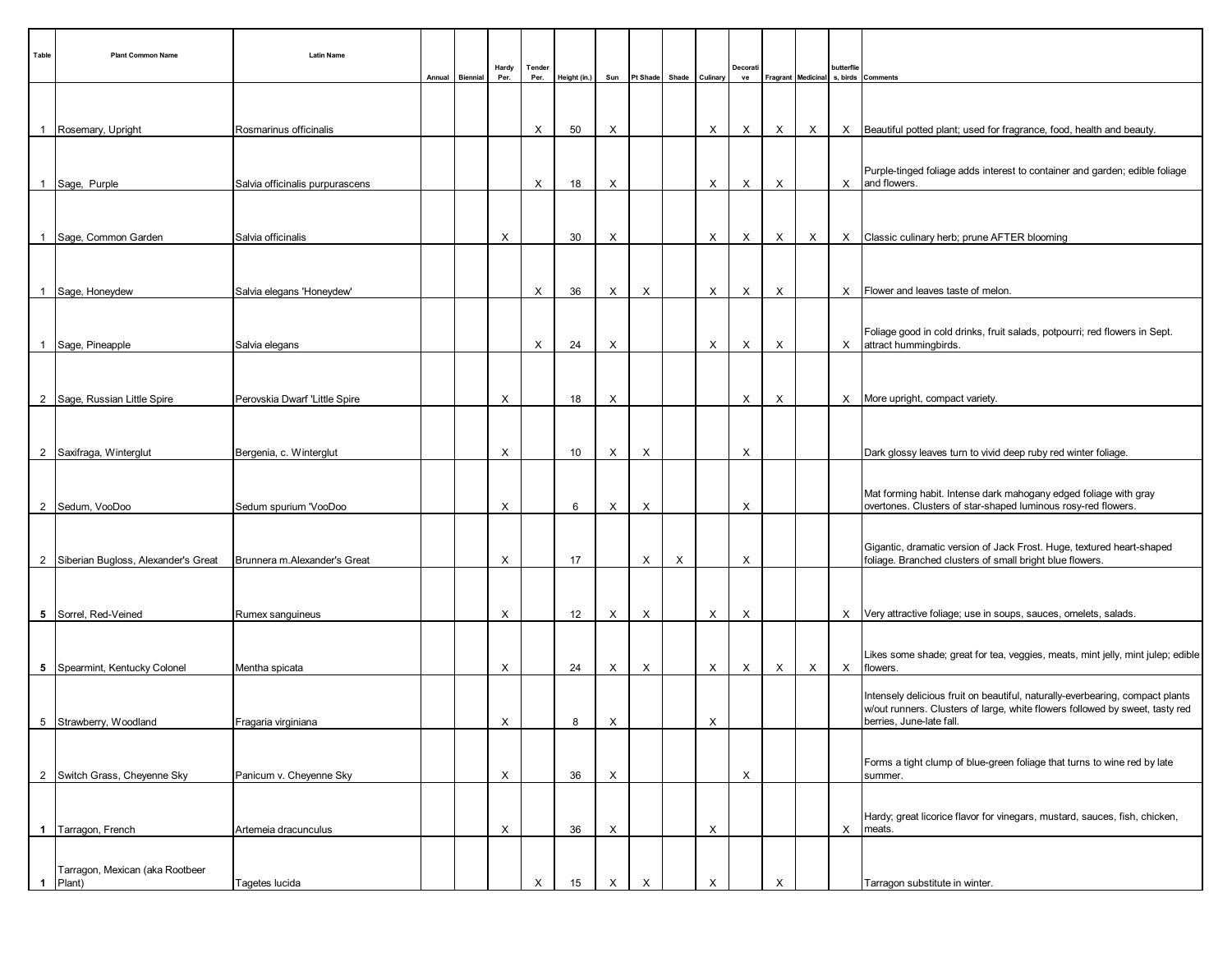| Table          | <b>Plant Common Name</b>   | <b>Latin Name</b>                    | Annual                    | Biennial | Hardy<br>Per. | Tender<br>Per. | Height (in.)   | Sun                |   | Pt Shade Shade Culinary |                  | Decorati<br>ve |   |   | butterflie | Fragrant Medicinal s, birds Comments                                                                                                                                     |
|----------------|----------------------------|--------------------------------------|---------------------------|----------|---------------|----------------|----------------|--------------------|---|-------------------------|------------------|----------------|---|---|------------|--------------------------------------------------------------------------------------------------------------------------------------------------------------------------|
|                |                            |                                      |                           |          |               |                |                |                    |   |                         |                  |                |   |   |            | Excellent culinary herb for soups, stews, stuffing, herb breads; flowers                                                                                                 |
|                | 1   Thyme, (German winter) | Thymus vulgaris                      |                           |          | X             |                | 8              | X                  |   |                         | X                |                |   |   | X          | make tasty honey.                                                                                                                                                        |
|                |                            |                                      |                           |          |               |                |                |                    |   |                         |                  |                |   |   |            |                                                                                                                                                                          |
|                | 1 Thyme, Lemon             | Thymus x citriodorus                 |                           |          | X             |                | 10             | Х                  |   |                         | X                |                | X |   |            | X Citrus flavor useful in tea, savory dishes, potpourri.                                                                                                                 |
|                | 1 Thyme, Lime              | Thymus x citriodorus'Lime'           |                           |          | X             |                | 8              | X                  |   |                         | X                |                | X |   |            | X Lime-green foliage is lovely groundcover.                                                                                                                              |
|                |                            |                                      |                           |          |               |                |                |                    |   |                         |                  |                |   |   |            | Excellent culinary herb; lovely in herbal knot garden; retains flavor in slow                                                                                            |
|                | 1   Thyme, Silver-Edge     | Thymus vulgaris argenteus            |                           |          | X             |                | 10             | X                  |   |                         | X                | Х              | X |   |            | X cooking.                                                                                                                                                               |
|                | 1 Thyme, Variegated Lemon  | Thymus x citriodorus aurea-variegata |                           |          | Χ             |                | 8              | X                  |   |                         | X                | X              | X |   |            | Dappled gold-green foliage has lemon scent; use fresh or dried; flowers<br>$X$ good for honey.                                                                           |
|                |                            |                                      |                           |          |               |                |                |                    |   |                         |                  |                |   |   |            |                                                                                                                                                                          |
|                | 1 Thyme, English           | Thymus, English                      |                           |          | Х             |                | 15             | X                  | X |                         | X                | Х              | X |   |            | One of the ingredients in Bouquet garni. Gray-green shrubby foliage, edible<br>X   lavender foliage.                                                                     |
|                | 1 Thyme, French            | Thymus, French                       |                           |          |               | X              | 12             | Х                  |   |                         | X                | Х              | X |   |            | Semi-woody plant that forms 8-12' mounds of cascading grey-green leaves.<br>Small lilac flowers. Staple in Mediterranean cuisine. Sweeter than English<br>variety.       |
|                |                            |                                      |                           |          |               |                |                |                    |   |                         |                  |                |   |   |            |                                                                                                                                                                          |
|                | 1 Thyme, Orange            | Thymus, Orange                       |                           |          | X             |                | 12             | Х                  |   |                         | X                | Х              | X | X |            | Green foliage, White flowers. Perfect for fish/vegetables. Groundcover,<br>edging.                                                                                       |
|                | 2 Thyme, Red Creeping      | Praecox Coccineus                    |                           |          | Χ             |                | $\overline{2}$ | X                  |   |                         |                  | X              |   |   |            | Crimson flowers on a low, mat-forming groundcover; aromatic foliage; use<br>X between stepping stones or cascading over a wall.                                          |
|                |                            |                                      |                           |          |               |                |                |                    |   |                         |                  |                |   |   |            |                                                                                                                                                                          |
|                | 1 Thyme, Spicy Orange      | Thymus x Spicey Orange               |                           |          | X             |                | 3              | Х                  |   |                         | X                | X              | X |   |            | Hints of allspice and orange flavor.                                                                                                                                     |
|                |                            |                                      |                           |          |               |                |                |                    |   |                         |                  |                |   |   |            |                                                                                                                                                                          |
|                | 2 Thyme, Woolly            | Thymus pseudolanuginosus             |                           |          | X             |                | $\overline{2}$ | Х                  |   |                         |                  | Х              |   |   |            | Aromatic, soft, wooly leaves require excellent drainage; nice groundcover.                                                                                               |
|                | 4   Tomato, Abe Lincoln    | Lycopersicon esculentum              | $\mathbf{x}$              |          |               |                |                | $\pmb{\mathsf{x}}$ |   |                         | $\mathbf x$      |                |   |   |            | Brilliant red round fruit in clusters up to 9. Good disease resistance,<br>slichtly acidic well balanced tomato flavor. Smooth fruit free from<br>cracks.                |
|                | 4   Tomato, Ace 55         | <b>Lycopersicon lycopersicum</b>     | $\mathbf{x}$              |          |               |                |                | x                  |   |                         | $\boldsymbol{x}$ |                |   |   |            | Variety preferred by those who have difficulty with higher acid<br>tomatoes. Fruits are red, firm, oblate. Resists cracking. Disease<br>resistant.                       |
|                |                            |                                      |                           |          |               |                |                |                    |   |                         |                  |                |   |   |            |                                                                                                                                                                          |
| $\overline{4}$ | Tomato, Amber Colored      | S. lycopersicum                      | $\times$                  |          |               |                |                | X                  |   |                         | X                |                |   |   |            | Large, bushy, semi-determinant, plant that produces an abundant crop of 2-<br>inch amber-colored globes. Very good sweet flavors.                                        |
|                | 4   Tomato, Amish Paste    | Lycopersicon lycopersicum            | $\boldsymbol{\mathsf{x}}$ |          |               |                |                |                    |   |                         |                  |                |   |   |            | Deep red ox-heart shaped fruit, largest paste tomato up to 12 oz.<br>Great for slicing, sauce, and canning. Introduced to the market from<br>the Amish in Lancaster, PA. |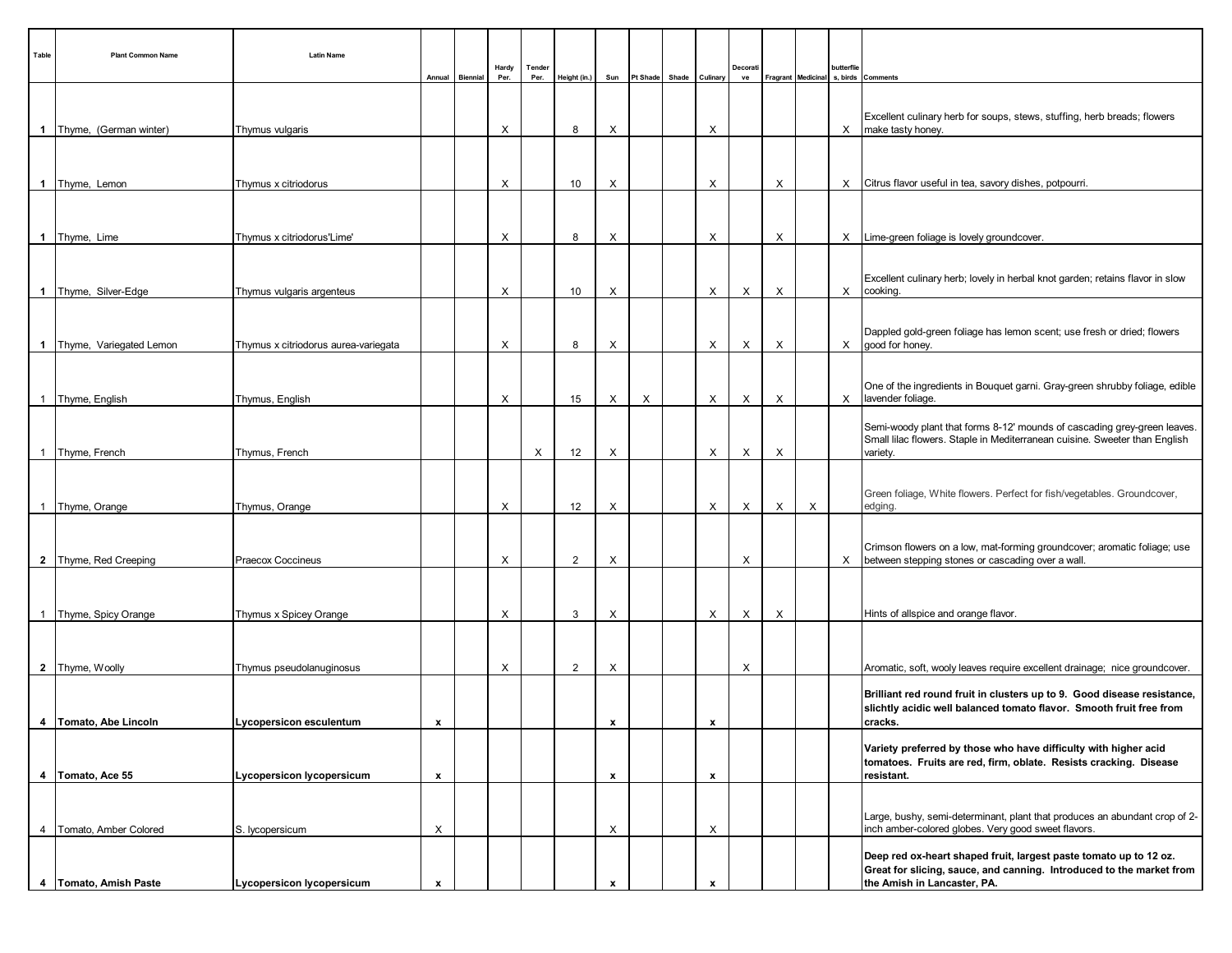| Table          | <b>Plant Common Name</b>              | <b>Latin Name</b>                | Annual                    | Biennial | Hardy<br>Per. | Tender<br>Per. | Height (in.) | Sun | Pt Shade Shade Culinary |              | Decorati<br>ve |  | butterflie | Fragrant Medicinal s, birds Comments                                                                                                                                                                  |
|----------------|---------------------------------------|----------------------------------|---------------------------|----------|---------------|----------------|--------------|-----|-------------------------|--------------|----------------|--|------------|-------------------------------------------------------------------------------------------------------------------------------------------------------------------------------------------------------|
|                | 4   Tomato, Arctic Rose               | <b>Lycopersicon lycopersicum</b> | $\mathbf{x}$              |          |               |                |              | x   |                         | $\pmb{\chi}$ |                |  |            | Stout central stem grows to 3 ft tall, regular dark green rugose<br>foliage. Fruit are smooth, round to oblate. 3 - 8 oz. Ripens pink<br>(clear skin, red interior). Well balanced, delicious flavor. |
|                | 4   Tomato, Awesome                   | <b>Lycopersicon lycopersicum</b> | x                         |          |               |                |              | x   |                         | x            |                |  |            | Stout central stem. Regular rugose leaf plamts. Yellow fruit with red<br>blushing inside and out. Round to Oblate shaped fruit have sweet<br>flavor with a little zing.                               |
|                |                                       |                                  |                           |          |               |                |              |     |                         |              |                |  |            |                                                                                                                                                                                                       |
|                | 4   Tomato, Beam's Yellow Pear        | Solanum lycopersicum             | X                         |          |               |                |              | X   |                         | X            |                |  |            | Tasty pear shaped tomato. Wonderful taste & color for summer salads.                                                                                                                                  |
|                | 4   Tomato, Big Dwarf - Container     | S. lycopersicum                  | X                         |          |               |                |              | X   |                         | X            |                |  |            | Lots of large 1-lb. deep pink fruits on 2' bushy plants. Perfect for patio<br>gardening in pots. Very flavorful.                                                                                      |
|                | 4   Tomato, Black Cherry              | S. lycopersicum                  | X                         |          |               |                |              | X   |                         | X            |                |  |            | Produces abundant clusters of mahogany fruit. Irresistible, sweet and<br>complex with full flavors.                                                                                                   |
|                | 4   Tomato, Black Krim                | S. lycopersicum                  | Х                         |          |               |                |              | Х   |                         | X            |                |  |            | Found in Krim, Russia in 1990. Beefsteak fruits are a unique combination of<br>violet-brown and purple-red-they turn almost black with sufficient sunlight<br>and heat. Excellent full flavor.        |
|                | 4   Tomato, Blond Kopfchen            | S. lycopersicum                  | X                         |          |               |                |              | Х   |                         | X            |                |  |            | East German heirloom. Small golden yellow 1" fruits borne in giant clusters,<br>excellent sweet taste.                                                                                                |
|                |                                       |                                  |                           |          |               |                |              |     |                         |              |                |  |            |                                                                                                                                                                                                       |
|                | 4   Tomato, Bloody Butcher            | S. lycopersicum                  | Х                         |          |               |                |              | X   |                         | X            |                |  |            | Sensational, multi-purpose tomato. Fruits are vibrant deep red, inside & out.                                                                                                                         |
|                | 4   Tomato, BrandyFred                | Lycopersicon lycopersicum        | X                         |          |               |                |              | X   |                         | X            |                |  |            | Tree type plants grow to 4 ft tall, stake well. Smooth oblate fruit up to<br>1 lb. Rich well balanced delicious flavor. Produces over the entire<br>season. The perfect sandwich tomato.              |
|                | 4   Tomato, Brandywine Suddath Strain | S. lycopersicum                  | X                         |          |               |                |              | X   |                         | X            |                |  |            | A favorite of many gardeners; large fruit with superb flavor. A great potato-<br>leafed variety from 1885! Beautiful pink fruit up to 1-1/2 lbs. each.                                                |
|                |                                       |                                  |                           |          |               |                |              |     |                         |              |                |  |            | Heavy crops of medium-sized 3-4 inch, red, round slicing tomatoes. Very<br>good well rounded and complex tomato flavors with a good amount of                                                         |
|                | 4   Tomato, Burbank Slicing           | S. lycopersicum                  | X                         |          |               |                |              | Х   |                         | X            |                |  |            | acidity. Tested very high in amino acids.<br>Perfect sandwich-sized fruit produced on a square-foot, garden-sized plant.<br>Solid-fleshed fruits of a deep, rich red, average 8 ounces, on vigorous,  |
|                | 4   Tomato, Bush Beefsteak-Container  | S. lycopersicum                  | $\boldsymbol{\mathsf{X}}$ |          |               |                |              | X   |                         | X            |                |  |            | bushy plants.<br>Cherokee Chocolate has developed a great following because of its<br>exceptionally rich, complex, tomato flavors and wonderful chocolaty                                             |
|                | 4   Tomato, Cherokee Chocolate        | S. lycopersicum                  | X                         |          |               |                |              | Х   |                         | X            |                |  |            | appearance.                                                                                                                                                                                           |
| $\overline{4}$ | Tomato, Chocolate Stripes             | S. lycopersicum                  | $\times$                  |          |               |                |              | X   |                         | X            |                |  |            | Large, plants that yield a plentiful crop of 3-4 inch, mahogany colored with<br>dark, olive green-striping. Fruits have delicious, complex, rich, sweet, earthy<br>tomato flavors.                    |
| 4              | Tomato, Delicious                     | S. lycopersicum                  | $\times$                  |          |               |                |              | X   |                         | X            |                |  |            | An excellent slicer, most fruits over 1 pound, many 2 to 3 pounds. Smooth,<br>solid fruits that seldom crack, with small cavities, nearly solid meat, and<br>excellent flavor.                        |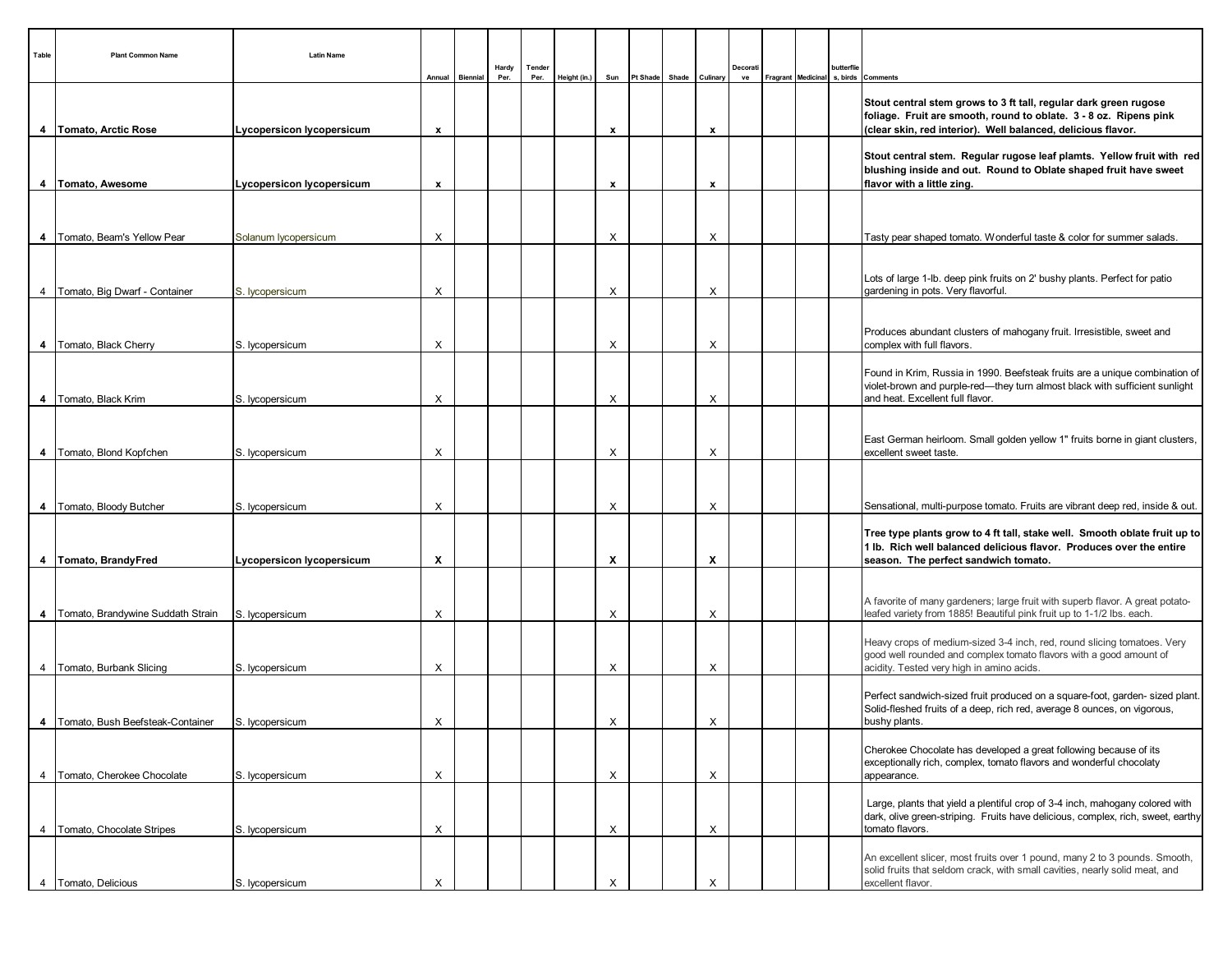| Table          | <b>Plant Common Name</b>        | <b>Latin Name</b>                | Annual                    | Biennial | Hardy<br>Per. | Tender<br>Per. | Height (in.) | Sun                       | Pt Shade | Shade | Culinary                  | Decorati<br>ve | Fragrant   Medicinal | butterflie | s. birds Comments                                                                                                                                                                                                                                                                                           |
|----------------|---------------------------------|----------------------------------|---------------------------|----------|---------------|----------------|--------------|---------------------------|----------|-------|---------------------------|----------------|----------------------|------------|-------------------------------------------------------------------------------------------------------------------------------------------------------------------------------------------------------------------------------------------------------------------------------------------------------------|
|                | 4   Tomato, Dwarf Firebird      | Lycopersicon lycopersicum        | X                         |          |               |                |              | X                         |          |       | $\boldsymbol{\mathsf{x}}$ |                |                      |            | Vigorous dwarf plant with stout central stem. Medium sized<br>beefsteak fruit. Oblate shaped pink fruit with a golden stripe. Meaty<br>juicy flesh with sweet rich well balanced flavor.                                                                                                                    |
|                | 4   Tomato, Fox Cherry          | Lycopersicon esculentum          | X                         |          |               |                |              | X                         |          |       | X                         |                |                      |            | Delicious large, red heirloom cherry tomatoes that seem to be one of the<br>best-tasting large cherries around.                                                                                                                                                                                             |
|                | 4   Tomato, Gold Nugget         | S. lycopersicum                  | X                         |          |               |                |              | X                         |          |       | X                         |                |                      |            | Round to slightly oval cherry tomatoes have a deep-yellow color. The flavor<br>is well-balanced and delicious, a majority of the early fruits are seedless.                                                                                                                                                 |
| $4 \mid$       | Tomato, Grandma Mary            | S. lycopersicum                  | X                         |          |               |                |              | X                         |          |       | X                         |                |                      |            | Yields very heavy crops of 1 1/2 oz., 3-inch long, red, meaty, paste<br>tomatoes loaded with classic Italian robust flavors. A great sauce tomato.                                                                                                                                                          |
|                | 4   Tomato, Kellog's Breakfast  | S. lycopersicum                  | X                         |          |               |                |              | X                         |          |       | X                         |                |                      |            | Lovely, pale-orange fruits, solid & meaty, mild, superb-tasting flesh. Long-<br>season producer of large, beefsteak-type fruits, to 16 oz., solid centers that<br>have just a few seeds at the edges.                                                                                                       |
|                | 4   Tomato, Lime Green Salad    | S. lycopersicum                  | X                         |          |               |                |              | X                         |          |       | X                         |                |                      |            | Diminutive plants, loads of small lime green tomatoes that ripen further to<br>amber. 3 to 5 oz. fruit is chartreuse inside and full of juice and good, tangy<br>flavor that is somewhat spicy. This is a wonderful variety for growing in<br>containers since plants stay small yet provide a big harvest. |
|                | 4   Tomato, Metallica           | <b>Lycopersicon lycopersicum</b> | $\mathbf{x}$              |          |               |                |              | x                         |          |       | x                         |                |                      |            | Dwarf plant with stout central stem 2 - 3 ft tall. Regular rugose leaf<br>plant. Fruit are pink with green stripes, oblate to slightly heart<br>shaped. Well balance flavor slightly sweet and tangy.                                                                                                       |
|                | 4   Tomato, Mexico Midgets      | S. lycopersicum                  | X                         |          |               |                |              | X                         |          |       | X                         |                |                      |            | Hundreds of 1/2-3/4" dark red cherry tomatoes on each plant. Huge tomato<br>flavor for such small fruits. Great for salads.                                                                                                                                                                                 |
|                | 4   Tomato, Northern Lights     | S. lycopersicum                  | $\boldsymbol{\mathsf{x}}$ |          |               |                |              | X                         |          |       | $\boldsymbol{\mathsf{x}}$ |                |                      |            | Early season yet bears until frost. Slightly flattened yellow orange<br>beefsteak with red blush on bottom and red center. Wonderful,<br>intense, fruity flavor.                                                                                                                                            |
|                | 4 Tomato, Nyagous               | S. lycopersicum                  | х                         |          |               |                |              | $\boldsymbol{\mathsf{x}}$ |          |       | x                         |                |                      |            | Rare Russian cluster Tomaoto of up to 6 fruits. Smooth round "black"<br>tomato that are dark mahogany with dark grey green shoulders. Sweet<br>complex fruit flavor with clean acidic finish.                                                                                                               |
|                | 4   Tomato, Rosella Crimson     | S. lycopersicum                  | x                         |          |               |                |              | x                         |          |       | x                         |                |                      |            | An early to mid-season dwarf tomato with stout central stem. Pink<br>medium beefssteak tomato with delicious well balanced flavor.<br>Vigorous and productive.                                                                                                                                              |
| $\overline{4}$ | Tomato, Rutgers                 | S. lycopersicum                  | X                         |          |               |                |              | Х                         |          |       | X                         |                |                      |            | Good for canning, also excellent fresh; large red 8-oz globes. Good yields<br>and flavor, large vines.                                                                                                                                                                                                      |
|                | 4   Tomato, San Marzano Redorta | S. lycopersicum                  | X                         |          |               |                |              | Х                         |          |       | X                         |                |                      |            | A much larger tomato (8 oz., 4-inch) with much better taste than its cousin,<br>San Marzano. Meaty, delicious enough to eat off the vine with the bonus of<br>more tomato paste per plant.                                                                                                                  |
|                | 4   Tomato, Siberian Tiger      | S. lycopersicum                  | X                         |          |               |                |              | X                         |          |       | X                         |                |                      |            | Deep blue/black shoulders on red fruit. The flavor is mild and sweet.<br>Very productive heavy yielding plants.                                                                                                                                                                                             |
|                | 4   Tomato, Striped Roma        | Lycopersicon lycopersicum        | X                         |          |               |                |              | X                         |          |       | X                         |                |                      |            | Stunning and unique. These long, pointed red fruit have wavy orange<br>stripes! Meaty flesh and excellent flavor.                                                                                                                                                                                           |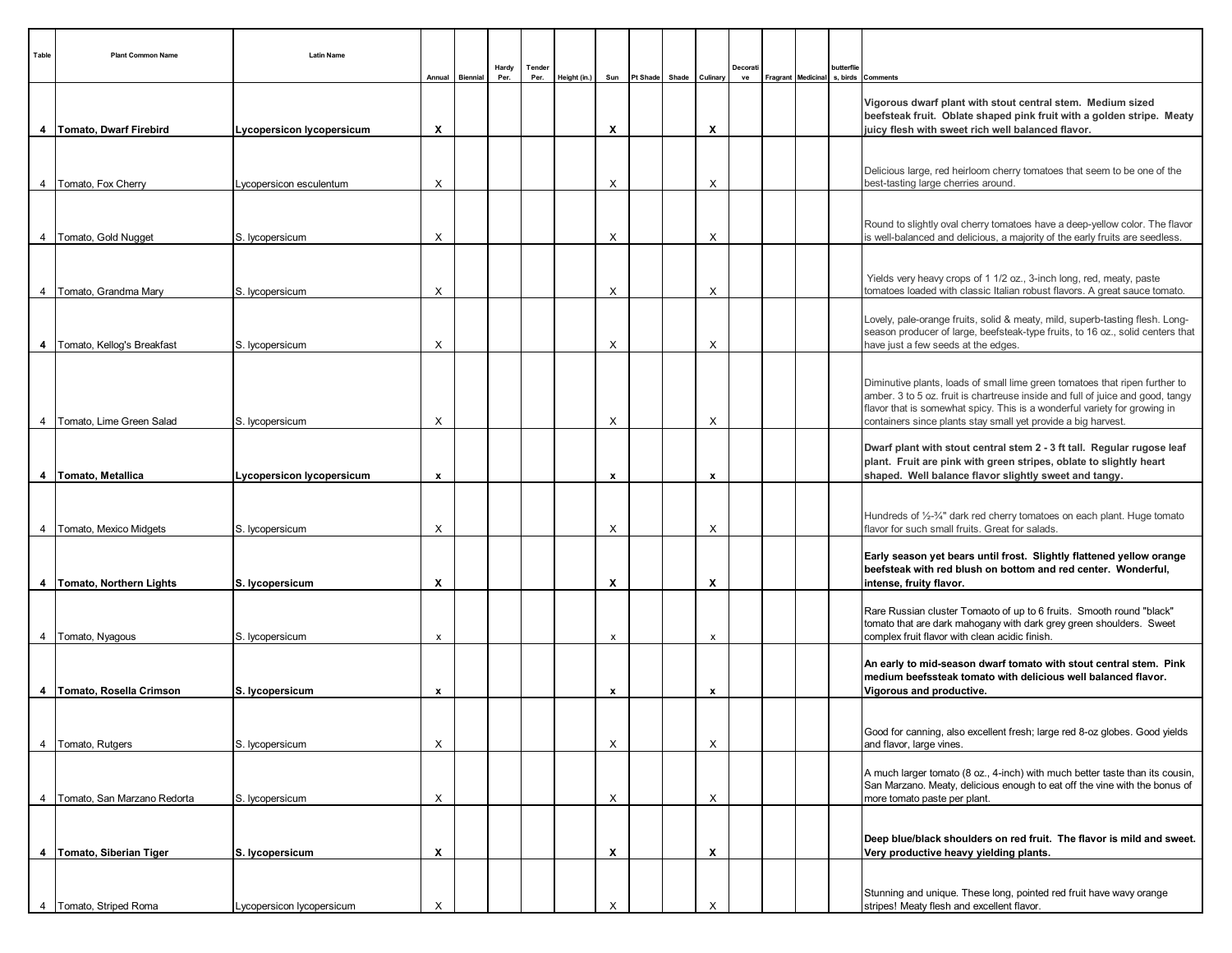| Table          | <b>Plant Common Name</b>                             | <b>Latin Name</b>                      |                           | Annual Biennial | Hardy<br>Per. | Tender<br>Per. | Height (in.) | Sun | Pt Shade | Shade | Culinary | Decorati<br>ve | Fragrant Medicinal | butterflie<br>s, birds | Comments                                                                                                                                                                                             |
|----------------|------------------------------------------------------|----------------------------------------|---------------------------|-----------------|---------------|----------------|--------------|-----|----------|-------|----------|----------------|--------------------|------------------------|------------------------------------------------------------------------------------------------------------------------------------------------------------------------------------------------------|
|                |                                                      |                                        |                           |                 |               |                |              |     |          |       |          |                |                    |                        | Potato leaf variety that comes from Czechoslovakia. One of the best early<br>tomatoes, this is among the earliest. Excellent flavor for an early type; these                                         |
| 4              | Tomato, Stupice-Container                            | S. lycopersicum                        | X                         |                 |               |                |              | X   |          |       | X        |                |                    |                        | produce lots of red, small to medium sized fruit over a very long season.                                                                                                                            |
|                | 4   Tomato, Sunray Gold                              | S. lycopersicum                        | Х                         |                 |               |                |              | X   |          |       | X        |                |                    |                        | Golden-orange globes are so smooth and uniform they look like a<br>commercial variety, but these have a rich, full, tomato flavor that is missing<br>in modern varieties, being both sweet and tangy |
|                |                                                      |                                        |                           |                 |               |                |              |     |          |       |          |                |                    |                        |                                                                                                                                                                                                      |
| $\overline{4}$ | Tomato, Sunset's Red Horizon                         | S. lycopersicum                        | X                         |                 |               |                |              | X   |          |       | X        |                |                    |                        | Huge, red, 4 to 6-inch, meaty, heart-shaped fruits are borne from a big leafy<br>plant with wispy vines.                                                                                             |
|                | 4   Tomato, Tiny Tim - Container                     | S. lycopersicum                        | х                         |                 |               |                |              | X   |          |       | X        |                |                    |                        | True dwarf tomato plant. Yields small braids of 3/4"red, round cherry<br>tomatoes.                                                                                                                   |
|                | 4   Tomato, Wisconsin 55                             | S. lycopersicum                        | X                         |                 |               |                |              | X   |          |       | X        |                |                    |                        | A superb tomato developed at the University of Wisconsin. Large deep red<br>fruits resist shoulder cracks and blossom end rot, ripen evenly and have<br>strong skin and solid flesh.                 |
|                | Vegetaable, Watermelon, Sugar                        |                                        |                           |                 |               |                |              |     |          |       |          |                |                    |                        | Vines spread to 12 ft with 2 or 3 fruit per vine. Fruit is dark green<br>with sweet, red, firm, and crisp flesh. Fruits are 7 - 8 inches across                                                      |
|                | 4 Baby                                               | <b>Citrullus lanatus</b>               | х                         |                 |               |                |              | х   |          |       | X        |                |                    |                        | and 8 - 10 lbs.                                                                                                                                                                                      |
|                | Vegetable, Cantaloupe, Minnesota<br>4 Midget         | <b>Cucumis meio</b>                    | X                         |                 |               |                |              | X   |          |       | X        |                |                    |                        | Melons are 4 inches across with sweet orange flesh. Compact 3 - 4 ft<br>vines produce good yields. Resistant to fusarium wilt. Perfect<br>miniture of a classic muskmelon.                           |
| $\overline{4}$ | Vegetable, Cucumber, Early<br>Fortune                | <b>Cucumis sativus</b>                 | Х                         |                 |               |                |              | X   |          |       | X        |                |                    |                        | Also known as Special Dark Green Cucumber. Dark green skinned<br>fruits measure up to 8" long. Can be grown on a trellis with initial<br>guidance. Benefits from steady moisture.                    |
|                | Vegetable, Cucumber, Tendergreen<br>4 Burpless       | Cucumis sativus                        | X                         |                 |               |                |              | X   |          |       | X        |                |                    |                        | This variety is sweet and tender. Its medium green, blocky fruit is at its best<br>when harvested at eight inches or less. It can also be used for pickling if<br>picked even earlier.               |
|                | 4   Vegetable, Cucunber, Early Russian               | cucumis sativus                        | X                         |                 |               |                |              | X   |          |       | X        |                |                    |                        | Produces loads of short, medium-green friuit. Mild and sweet in flavor.<br>Hardy, perfect for Northern areas with short seasons; a great little cucumber<br>for salads or pickles.                   |
|                |                                                      |                                        |                           |                 |               |                |              |     |          |       |          |                |                    |                        |                                                                                                                                                                                                      |
|                | 4   Vegetable, Eggplant Black Beauty                 | Solanum melongena                      | Х                         |                 |               |                |              | X   |          |       | X        |                |                    |                        | Broad, dark purple egg-shaped fruits that range between four to six inches<br>that are borne well off of the ground on medium sized plants                                                           |
|                | 4 Vegetable, Eggplant PingTung Long                  | Solanum melongena                      | Х                         |                 |               |                |              | X   |          |       | $\times$ |                |                    |                        | Asian Heirloom. Fruits are elongated & slender, lovely lavender-purple skin,<br>very sweet.                                                                                                          |
|                |                                                      |                                        |                           |                 |               |                |              |     |          |       |          |                |                    |                        | Fruits are large, round, 5 - 6 inches long. Mild, non-bitter flavor.<br>Plants grow to 24" tall with at 18" spread. Ideal for slicing, baking, or                                                    |
|                | 4 Vegetable, Eggplant, Rosa Bianca Solanum melongena |                                        | $\boldsymbol{\mathsf{x}}$ |                 |               |                |              | X   |          |       | X        |                |                    |                        | roasting.                                                                                                                                                                                            |
|                | 4 Vegetable, Squash, Bush Delicata                   | Cucurbita pepo                         | X                         |                 |               |                |              | X   |          |       | X        |                |                    |                        | Creamy white skin with green stripes and flecks. Inside, the flesh is smooth<br>and has a sweet nutty flavor with hints of brown sugar and butter. Tolerant<br>of powdery mildew.                    |
|                | Vegetable, Squash, Butternut,                        |                                        |                           |                 |               |                |              |     |          |       |          |                |                    |                        | Cooks up sweet and tender! Smooth 9- to 10-in. fruits filled with orange                                                                                                                             |
| $\overline{4}$ | Waltham                                              | Cucurbita moschata 'Waltham Butternut' | $\times$                  |                 |               |                |              | X   |          |       | X        |                |                    |                        | flesh. Huge yields.                                                                                                                                                                                  |